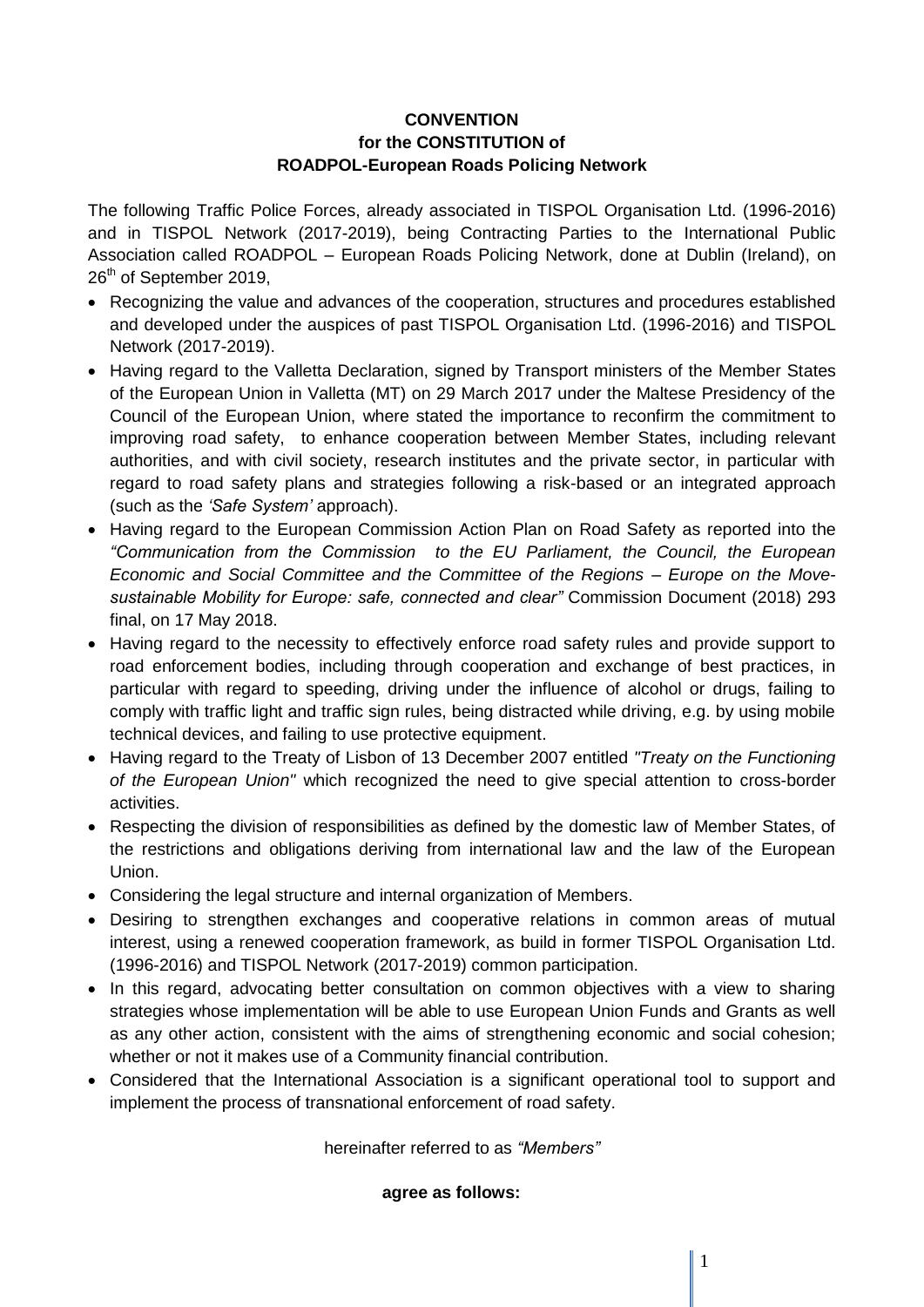# **Article 1 - Constitution of ROADPOL**

1. The International Public Association ROADPOL – European Roads Policing Network hereby established under the laws of Germany, in which the Association has its registered statutory seat.

# **Article 2 - Objectives of the ROADPOL**

- 1. Main objectives of International Public Association ROADPOL European Roads Policing Network are:
	- (a) Promotion and development of road safety and security.
	- (b) Continuous exchange of ideas, methodologies, policies and techniques applied in member States.
	- (c) Providing an informed position on road safety issues.
	- (d) Central point for best practice throughout Europe.
	- (e) Organizing and coordinating multinational police enforcement operations.
	- (f) Exchange of information as allowed by each member country according to national legislation.
	- (g) In furtherance of the above, organize and run courses, training programs and seminars as required and agreed by the Council.
	- (h) Work in partnership with key stakeholders and European Commission to achieve improved road safety.

# **Article 3 - Legal Status**

- 1. ROADPOL European Roads Policing Network is an International Public Association with public legal international responsibility, established to facilitate and promote cross-border, transnational and interregional cooperation among its members.
- 2. ROADPOL shall have international legal responsibility.
- 3. ROADPOL is a totally autonomous and independent Association, with the exclusive purpose to improve road safety and road security.
- 4. ROADPOL shall have in each member State legal and contractual capacity under that State's law.
- 5. In particular, it shall have the capacity:
	- (a) to contract;
	- (b) to acquire and dispose of movable and immovable property;
	- (c) to be a party to legal proceedings.

## **Article 4 - Privileges and Immunities**

- 1. ROADPOL, the representatives of the member States, President, Vice President, General Secretary and the Chair of Operational Working Group shall enjoy the privileges and immunities necessary for the performance of their tasks, in accordance with a protocol that shall be concluded by the member States.
- 2. ROADPOL shall conclude a Headquarters agreement with the host Country.

# **Article 5 - Office**

1. ROADPOL has its registered statutory seat in Münster, Germany. ROADPOL has a temporary General Secretariat in a City of the member State that provides the General Secretary, under the postal address of the General Secretary.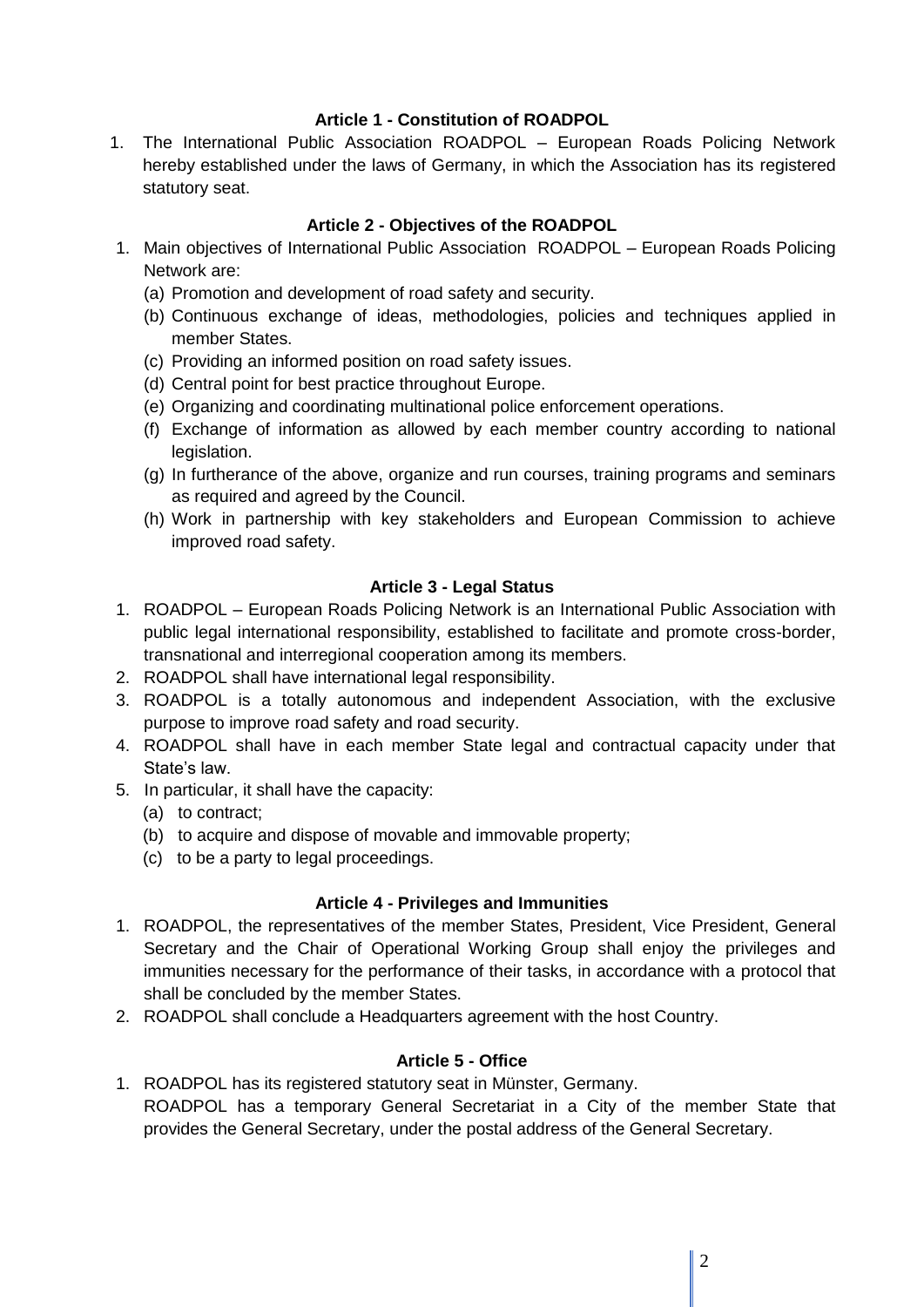# **Article 6 - Territory**

1. ROADPOL carries out its tasks with reference to the territory corresponding to all the territories of its constituent members.

## **Article 7 - Tasks**

- 1. To achieve its objectives, as illustrated above in Article 2, ROADPOL shall carry out the following tasks:
	- a) definition and implementation of territorial cooperation projects in the areas of competence of the members in areas of common interest regarding road safety and road security, with or without the EU financial contribution;
	- b) promotion of the interests of ROADPOL at State and European institutions in the area of cooperation on road safety and road security, within the limits and in the forms provided for by the current legislation in each of the relevant member states:
	- c) adherence to bodies, associations and networks that comply with the objectives of cooperation in road safety and road security, in compliance with the national law governing it and with the internal law of each of its member States;
	- d) management of operational programs in the framework of European cooperation, specifically referred to as road safety and road security, subject to the conditions established by law;
	- e) initiation of any other action that can contribute to the achievement of its territorial cooperation objectives for the strengthening of road safety and road security, in compliance with the law of the European Union, the internal law governing it and the internal law of each of the Member States of its members.
- 2. Members may also entrust ROADPOL with the promotion and implementation of operations included in programs and projects financed by EU Funds, implementing the road safety and road security strategic framework. The same applies to other funds with similar functions.

# **Article 8 - Specific projects in the area of road safety and road security**

1. In the areas of cooperation on road safety and road security, ROADPOL shall in particular implement specific projects following decision take by the Council of the Association.

# **Article 9 - Law applicable to the interpretation and application of the Convention**

- 1. The applicable law is the law of the registered member State.
- 2. The control over the ROADPOL management is carried out by the registered State Authorities identified by the registered member State.

# **Article 10 - Procedure for amendments to the Convention**

- 1. The amendments to the Convention are approved unanimously by the Council.
- 2. Any substantial modification of the Convention is approved with the procedure for its first signing and for the establishment of the International Association and by the provisions of the present agreement in implementing it, according to the registered State specific law.

## **Article 11 - Admission of a new member**

- 1. Council decides on the admission of new members of ROADPOL with a qualified majority of two thirds majority. Only full members that are present at the voting can give their vote. A minimum of 50 % + 1 have to be present at the voting.
- 2. New members must belong to: (a) official EU Police Forces in charge of road safety and / or road security;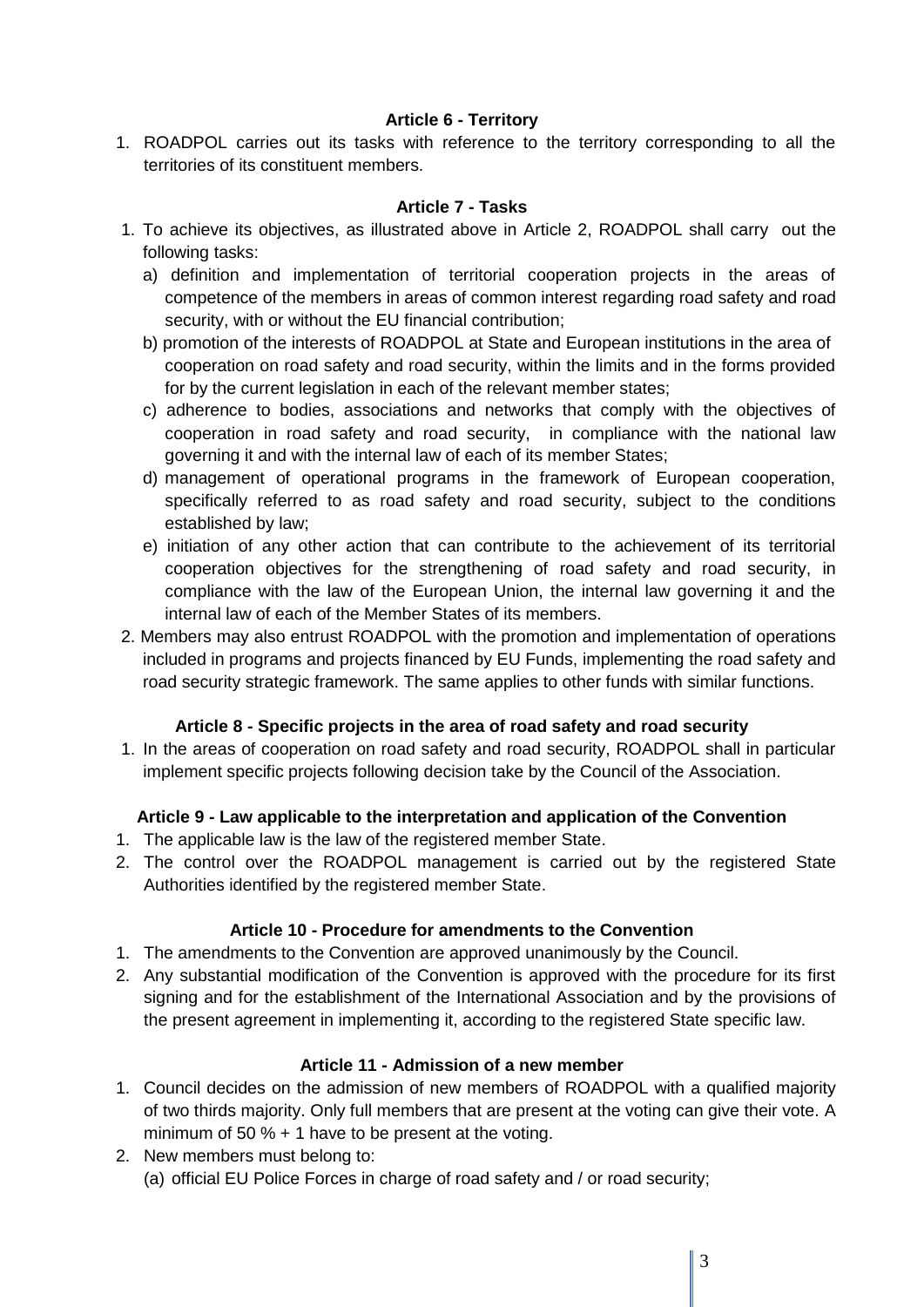(b) official Police Forces in charge of road safety and road security belonging to state members or eligible to be a member of the Council of Europe.

- 3. Each State can have only one member representing in ROADPOL. If more than one Police organisation from the same State wants to apply for ROADPOL membership, designation of member must be defined by the national authorities in favour to only one Police force that will represents that Country in the field of road safety and road security, according to own national rules and procedures. The same system is applied to Federal States or Confederation, where the ROADPOL representative must be decided at federal or confederal level, or by different decision of the Federal or Confederal Government.
- 4. Possible members with *"associate"* status: Police Forces of States which are part of the geographical area of Europe but not eligible to be member of the Council of Europe should be admitted to ROADPOL with the status of "associated members", with the procedure expressed at the above point 1 of this article and following the rules expressed at point 3.
- 5. Possible members with *"observer"* or *"special observer"* status:
	- (a) Police Forces of States non including in point 2 and point 4 of the present article but members or eligible to be members of the United Nations Organisation should be admitted to ROADPOL with the status of *"observer"*, with the procedure expressed at the above point 1 of this article and following the rules expressed at point 3.
	- (b) Police Forces of States having or able to have the status of *"observer"* to the United Nations Organisation should be admitted to ROADPOL with the status of " *special observer"*, with the procedure expressed at the above point 1 of this article and following the rules expressed at point 3.
- 6. The application for new admission is presented to the General Secretary of ROADPOL by registered letter with acknowledgment of receipt or another comparable instrument.

# **Article 12 - Withdrawal of a member**

- 1. Except in the case where the withdrawal of a member foreshadows the conditions for the dissolution of ROADPOL, in which case the provisions of Article 14 apply, each member may withdraw by giving notice to the General Secretary of ROADPOL by registered letter with receipt or other appropriate means at least six months before the end of the current financial year.
- 2. Members who have withdrawn from ROADPOL are responsible for actions resulting from ROADPOL activities carried out when they were members.
- 3. The withdrawing member is obliged to repay the debts relating to their previous financial commitments, within the financing of ROADPOL itself.

## **Article 13 - Disputes**

1. The disputes arising from the application of the present Convention shall be decided by the courts of the Member State in which the ROADPOL's territorially competent Headquarters are located in accordance with registered State specific law.

# **Article 14 - Dissolution**

- 1. Duration of International Public Association ROADPOL is unlimited.
- 2. The dissolution of the International Public Association ROADPOL European Roads Policing Network is deliberated unanimously by the Council.
- 3. Following the winding up, the legislation of the State in which the ROADPOL European Roads Policing Network has its Headquarters is applied.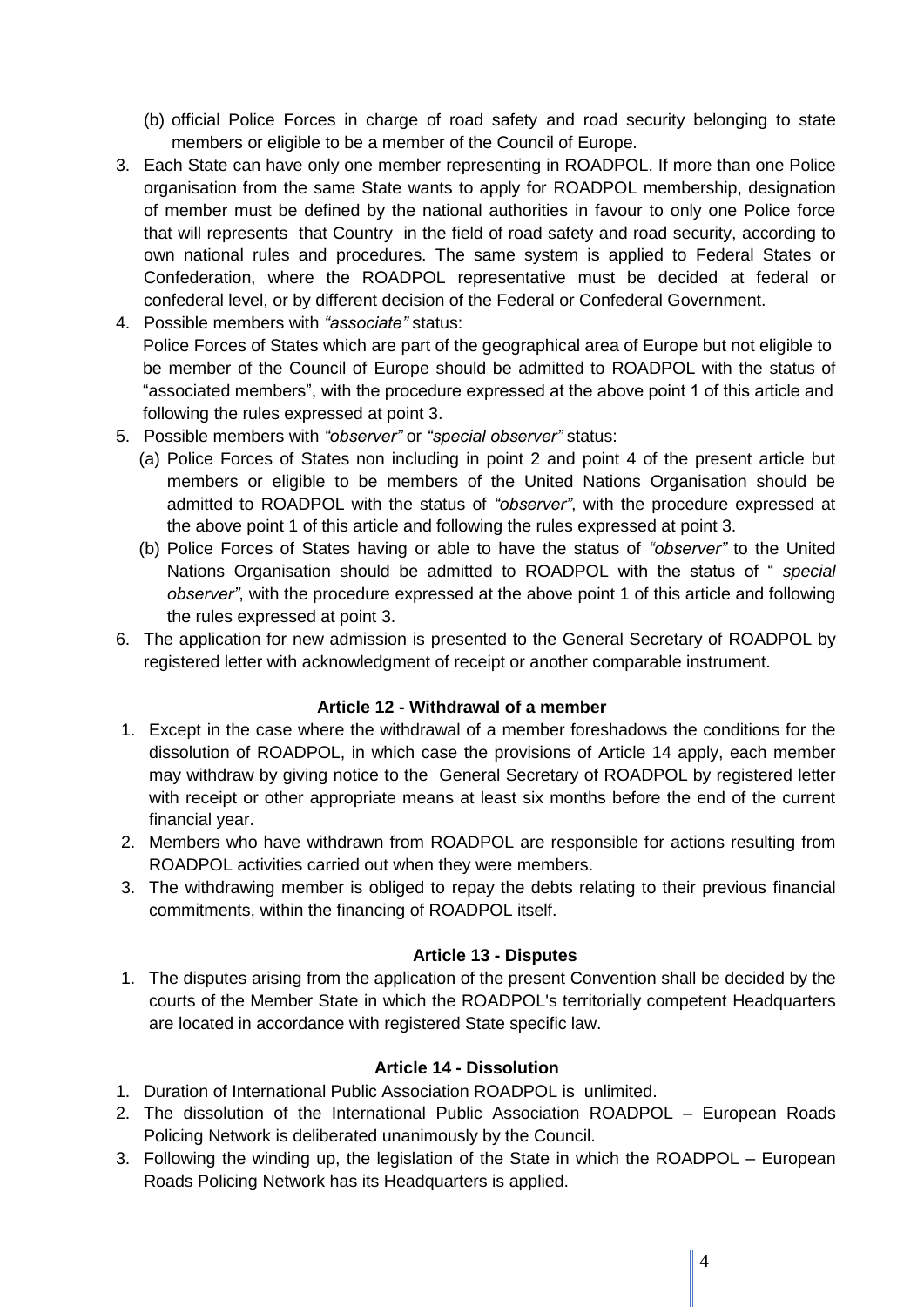4. The management surpluses resulting from the liquidation are distributed among the member States proportionally to the annual funding shares.

# **Article 15 - Final provisions**

- 1. This Convention and the Statute are drafted in the language of the register State (for registration purposes) and English and both texts are equally authentic and are stipulated in public form, under penalty of nullity.
- 2. Correspondance in respect of any dispute arising must be communicated in the English language.
- 3. The Statute of the International Public Association ROADPOL European Roads Policing Network is an integral and substantial part of the present Convention.
- 4. This Convention is signed in two original bilingual copies.

Signed in Dublin (Ireland) on date 26<sup>th</sup> of September 2019

## **Austria**

on behalf of the Federal Ministry of Interior

\_\_\_\_\_\_\_\_\_\_\_\_\_\_\_\_\_\_\_\_\_\_\_\_\_\_\_\_\_\_\_\_\_\_\_\_\_\_\_\_\_

# **Belgium**

on behalf of the Belgian Federal Highway Police

\_\_\_\_\_\_\_\_\_\_\_\_\_\_\_\_\_\_\_\_\_\_\_\_\_\_\_\_\_\_\_\_\_\_\_\_\_\_\_\_\_\_

\_\_\_\_\_\_\_\_\_\_\_\_\_\_\_\_\_\_\_\_\_\_\_\_\_\_\_\_\_\_\_\_\_\_\_\_\_\_\_\_\_

## **Bulgaria**

on behalf of the Chief Directorate Public Order and Security Police

## **Croatia**

on behalf of the Ministry of Interior, Road Safety Service

\_\_\_\_\_\_\_\_\_\_\_\_\_\_\_\_\_\_\_\_\_\_\_\_\_\_\_\_\_\_\_\_\_\_\_\_\_\_\_\_\_

\_\_\_\_\_\_\_\_\_\_\_\_\_\_\_\_\_\_\_\_\_\_\_\_\_\_\_\_\_\_\_\_\_\_\_\_\_\_\_\_\_

\_\_\_\_\_\_\_\_\_\_\_\_\_\_\_\_\_\_\_\_\_\_\_\_\_\_\_\_\_\_\_\_\_\_\_\_\_\_\_\_\_

\_\_\_\_\_\_\_\_\_\_\_\_\_\_\_\_\_\_\_\_\_\_\_\_\_\_\_\_\_\_\_\_\_\_\_\_\_\_\_\_\_

# **Cyprus**

on behalf of the Cyprus Police

## **Czech Republic**

on behalf of the Traffic Police Directorate of the Police Presidium

## **Denmark**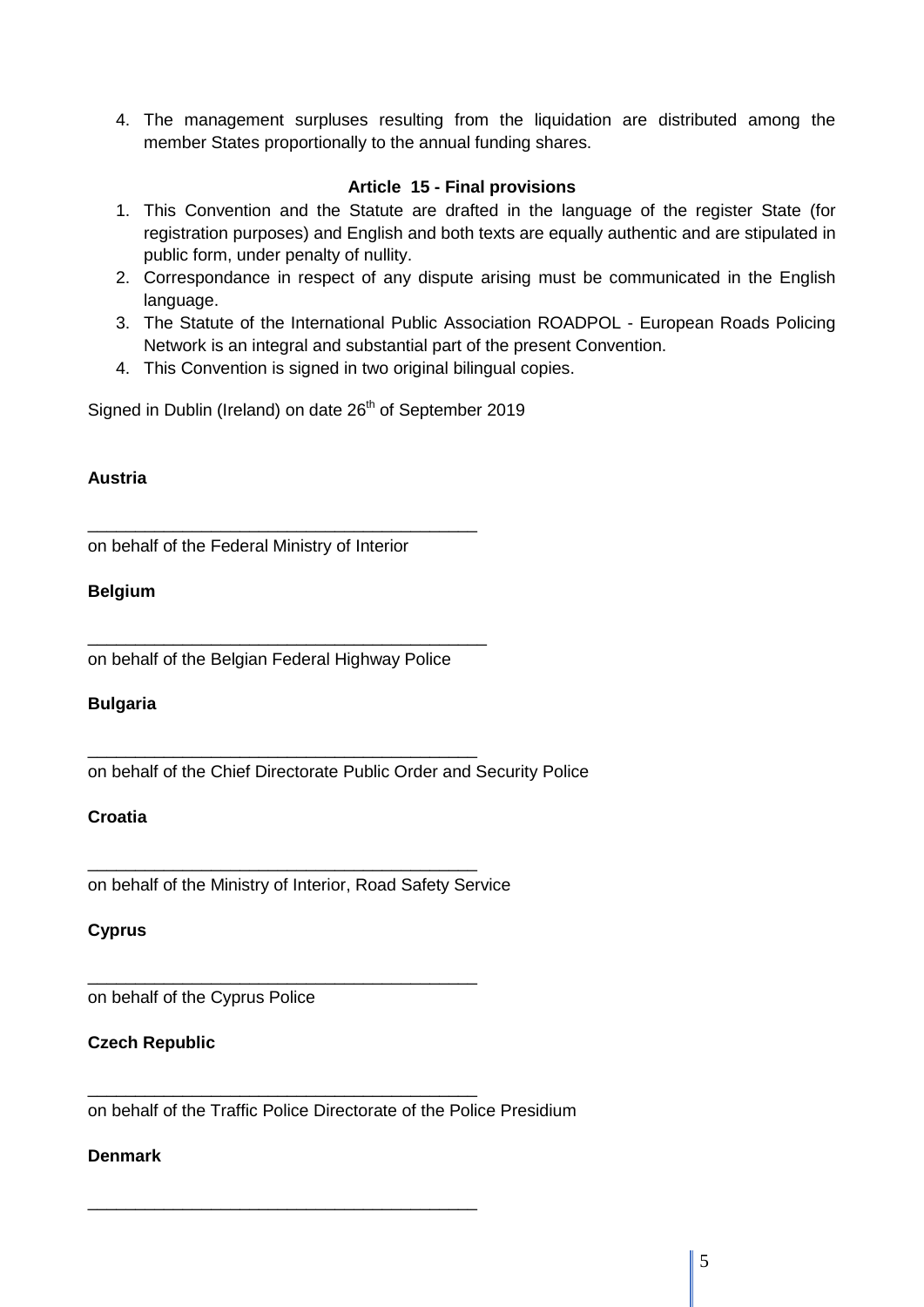on behalf of the Danish Police **Estonia** 

on behalf of the Estonian Police and Border Guard Board

\_\_\_\_\_\_\_\_\_\_\_\_\_\_\_\_\_\_\_\_\_\_\_\_\_\_\_\_\_\_\_\_\_\_\_\_\_\_\_\_\_

\_\_\_\_\_\_\_\_\_\_\_\_\_\_\_\_\_\_\_\_\_\_\_\_\_\_\_\_\_\_\_\_\_\_\_\_\_\_\_\_\_\_

\_\_\_\_\_\_\_\_\_\_\_\_\_\_\_\_\_\_\_\_\_\_\_\_\_\_\_\_\_\_\_\_\_\_\_\_\_\_\_\_\_

\_\_\_\_\_\_\_\_\_\_\_\_\_\_\_\_\_\_\_\_\_\_\_\_\_\_\_\_\_\_\_\_\_\_\_\_\_\_\_\_\_\_

## **Finland**

on behalf of the National Traffic Police

## **France**

on behalf of the Gendarmerie Nationale

#### **Germany**

on behalf of the Ministry of Interior/ (MDI RP)

## **Hungary**

on behalf of the National Police Headquarters

\_\_\_\_\_\_\_\_\_\_\_\_\_\_\_\_\_\_\_\_\_\_\_\_\_\_\_\_\_\_\_\_\_\_\_\_\_\_\_\_\_

\_\_\_\_\_\_\_\_\_\_\_\_\_\_\_\_\_\_\_\_\_\_\_\_\_\_\_\_\_\_\_\_\_\_\_\_\_\_\_\_\_

\_\_\_\_\_\_\_\_\_\_\_\_\_\_\_\_\_\_\_\_\_\_\_\_\_\_\_\_\_\_\_\_\_\_\_\_\_\_\_\_\_

## **Ireland**

on behalf of the An Garda Siochana

## **Italy**

on behalf of the Ministry of Interior – department of Public Security

#### **Latvia**

on behalf of the Ministry of Interior - State Police **Lithuania** 

\_\_\_\_\_\_\_\_\_\_\_\_\_\_\_\_\_\_\_\_\_\_\_\_\_\_\_\_\_\_\_\_\_\_\_\_\_\_\_\_\_\_

\_\_\_\_\_\_\_\_\_\_\_\_\_\_\_\_\_\_\_\_\_\_\_\_\_\_\_\_\_\_\_\_\_\_\_\_\_\_\_\_\_ on behalf of the Lithuanian Traffic Police Service

\_\_\_\_\_\_\_\_\_\_\_\_\_\_\_\_\_\_\_\_\_\_\_\_\_\_\_\_\_\_\_\_\_\_\_\_\_\_\_\_\_

## **Luxembourg**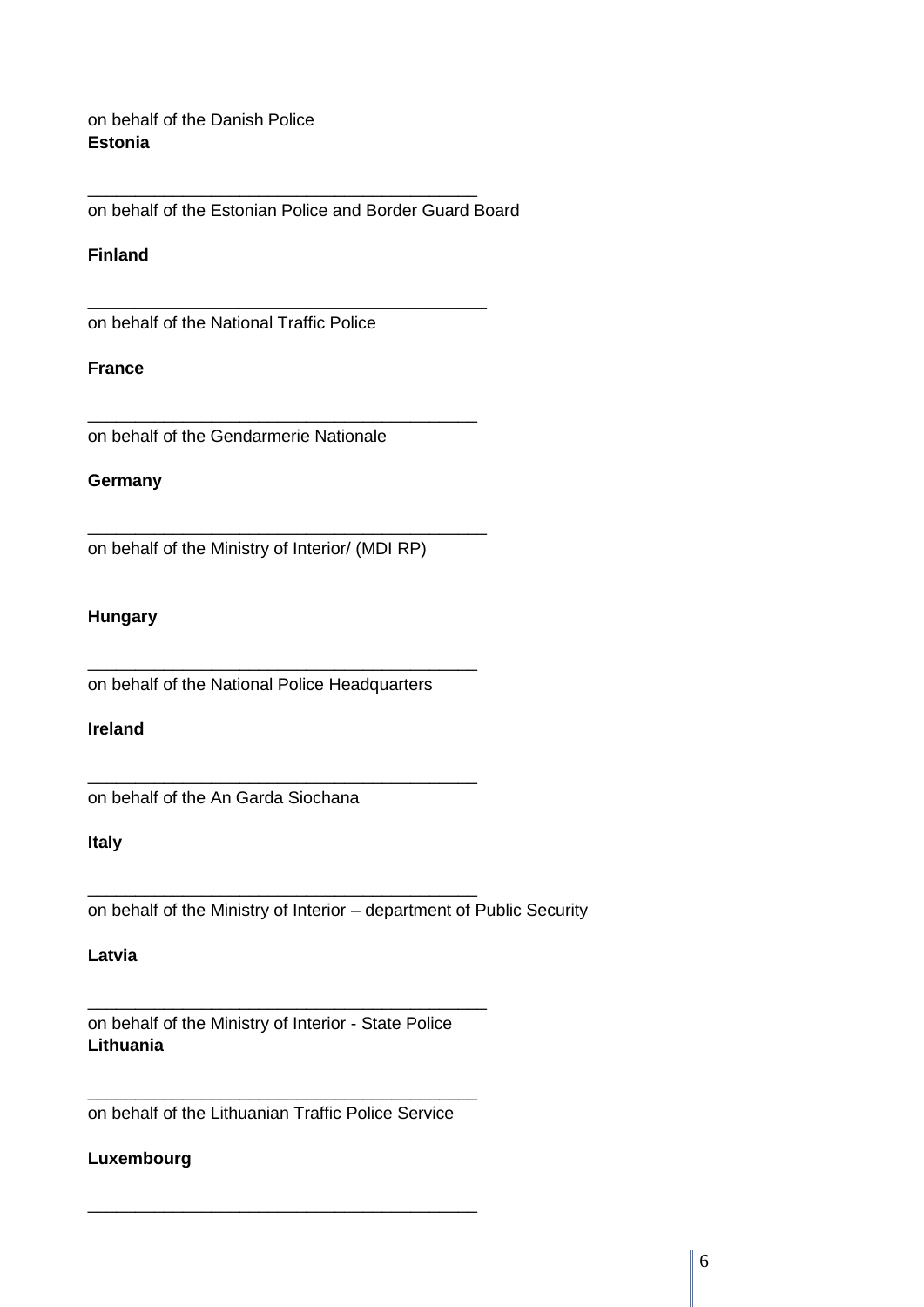on behalf of the Police Grand-Ducale **Malta** 

\_\_\_\_\_\_\_\_\_\_\_\_\_\_\_\_\_\_\_\_\_\_\_\_\_\_\_\_\_\_\_\_\_\_\_\_\_\_\_\_\_ on behalf of the Police Force, General Headquarters

\_\_\_\_\_\_\_\_\_\_\_\_\_\_\_\_\_\_\_\_\_\_\_\_\_\_\_\_\_\_\_\_\_\_\_\_\_\_\_\_\_

\_\_\_\_\_\_\_\_\_\_\_\_\_\_\_\_\_\_\_\_\_\_\_\_\_\_\_\_\_\_\_\_\_\_\_\_\_\_\_\_\_

#### **Norway**

on behalf of the Norwegian Police Force

## **Poland**

on behalf of the National Police Headquarters, Prevention and Traffic Bureau

## **Romania**

\_\_\_\_\_\_\_\_\_\_\_\_\_\_\_\_\_\_\_\_\_\_\_\_\_\_\_\_\_\_\_\_\_\_\_\_\_\_\_\_\_ on behalf of the Romanian Traffic Police Directorate

\_\_\_\_\_\_\_\_\_\_\_\_\_\_\_\_\_\_\_\_\_\_\_\_\_\_\_\_\_\_\_\_\_\_\_\_\_\_\_\_\_

\_\_\_\_\_\_\_\_\_\_\_\_\_\_\_\_\_\_\_\_\_\_\_\_\_\_\_\_\_\_\_\_\_\_\_\_\_\_\_\_\_

## **Serbia**

on behalf of the Serbian Police

# **Slovenia**

on behalf of the Ministry of Interior, Police

#### **Spain**

\_\_\_\_\_\_\_\_\_\_\_\_\_\_\_\_\_\_\_\_\_\_\_\_\_\_\_\_\_\_\_\_\_\_\_\_\_\_\_\_\_ on behalf of the Guardia Civil / Agrupacion de Trafico

\_\_\_\_\_\_\_\_\_\_\_\_\_\_\_\_\_\_\_\_\_\_\_\_\_\_\_\_\_\_\_\_\_\_\_\_\_\_\_\_\_

\_\_\_\_\_\_\_\_\_\_\_\_\_\_\_\_\_\_\_\_\_\_\_\_\_\_\_\_\_\_\_\_\_\_\_\_\_\_\_\_\_

#### **Sweden**

on behalf of the Ministry of Interior, Police

## **Switzerland**

on behalf of the Swiss Police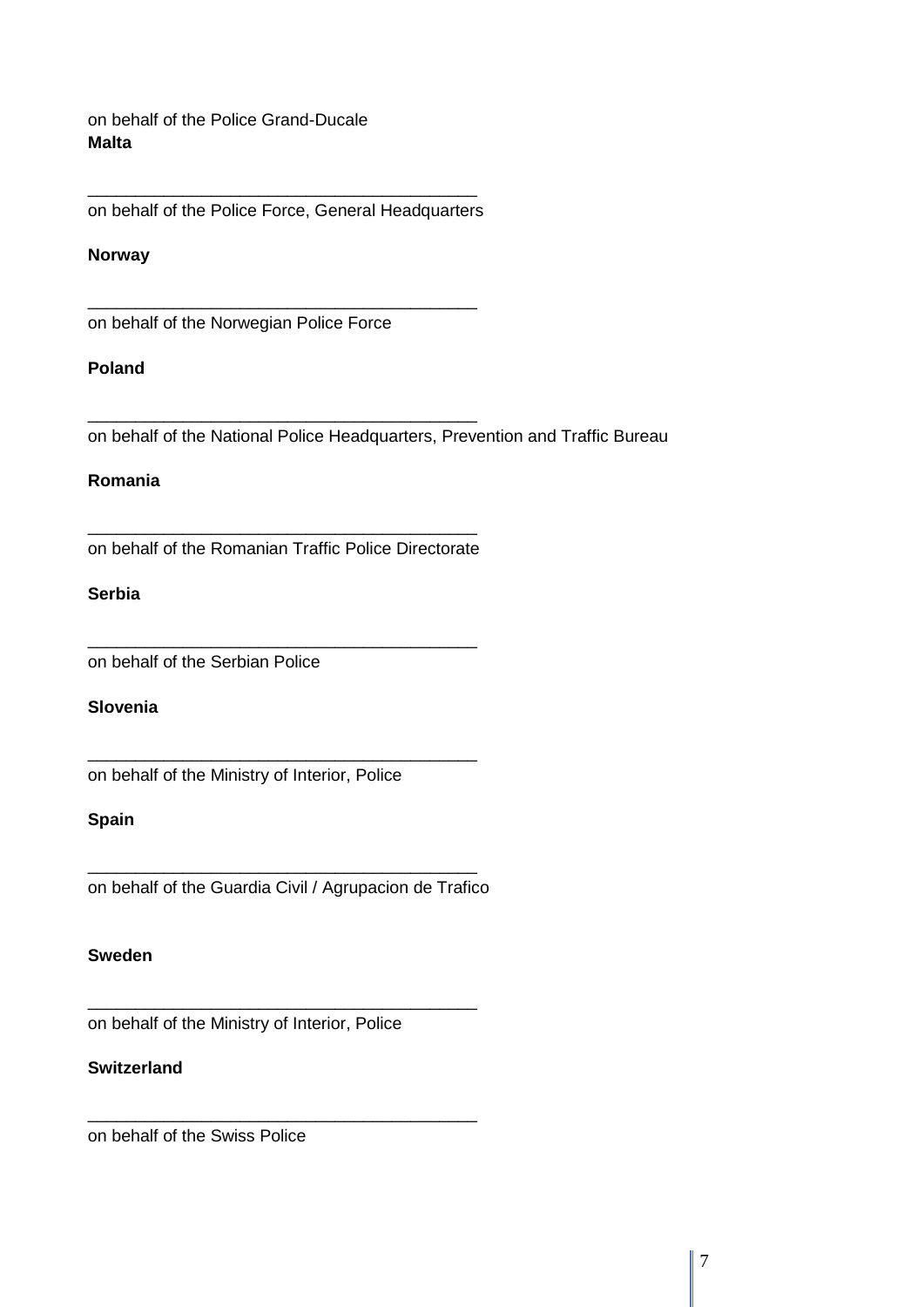# **The Netherlands**

on behalf of the National Police of Netherlands

\_\_\_\_\_\_\_\_\_\_\_\_\_\_\_\_\_\_\_\_\_\_\_\_\_\_\_\_\_\_\_\_\_\_\_\_\_\_\_\_\_

\_\_\_\_\_\_\_\_\_\_\_\_\_\_\_\_\_\_\_\_\_\_\_\_\_\_\_\_\_\_\_\_\_\_\_\_\_\_\_\_\_

\_\_\_\_\_\_\_\_\_\_\_\_\_\_\_\_\_\_\_\_\_\_\_\_\_\_\_\_\_\_\_\_\_\_\_\_\_\_\_\_\_

**Turkey**

on behalf of the National Police

**United Kingdom** 

on behalf of the National Roads Policing UK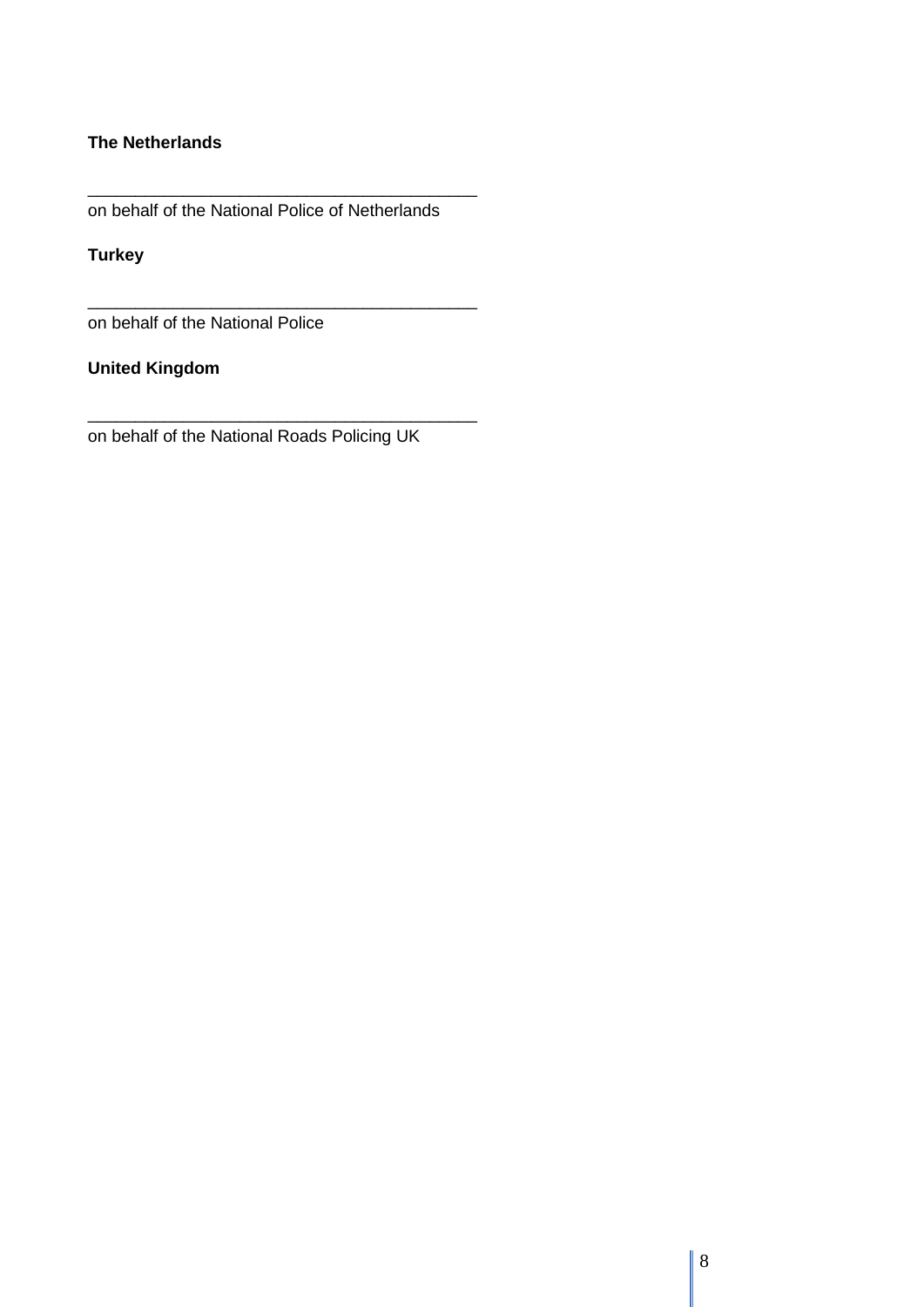# **STATUTE of the ROADPOL European Roads Policing Network**

## **Article 1. General**

- 1. ROADPOL European Roads Policing Network is an International Public Association, originating as an association of Police Organisations within Europe that are responsible for discharging road safety and road security duties within their national jurisdiction.
- 2. ROADPOL is a totally autonomous and independent Association, with the exclusive purpose to promote road safety and road security.
- 3. Generally the aim of ROADPOL is to enhance and intensify international roads police cooperation in Europe by exchanging best practices, and to identify potential areas of cooperation and harmonisation. In addition to keeping in touch with National Police organisations, ROADPOL also keeps in touch with Institutions / Organisations at European level and is a recognised consulting partner, in a *"monopoly"* figure, of the EU Commission in matters relating to road safety and road security.
- 4. Tasks and specific projects of ROADPOL are expressly indicated in Article 7 and in Article 8 of the Convention for the Constitution of ROADPOL - European Roads Policing Networks.

# **Article 2. Cooperation process**

- 1. ROADPOL is financed by its members, under specific procedures defined by Council following rules indicated in Article 12 of the Statute.
- 2. ROADPOL has the opportunity to apply to obtain finances and grants or co-finances from the European Commission.
- 3. The cooperation process is specified by the present Statute and shall enter into force as the "ROADPOL Statute" by virtue of Article 24, following the signature of Member States representatives.

# **Article 3. Definition of terms**

**Association**: International Association shall be designated ROADPOL (European Roads Policing Network).

**President**: the President is the Presiding Officer of the Council of ROADPOL and shall represent ROADPOL externally.

**Vice-President**: the Vice-President is the person authorized to deputise on behalf of the President in case of temporary incapacity and shall represent ROADPOL externally in case of President's incapacity on in his/her behalf following a specific proxy.

**Executive Committee**: the Executive Committee manages the purpose of implementing the business plan of ROADPOL.

**General Secretary**: the General Secretary is the Secretary of the Council and the Secretary of the Executive Committee. He/she shall represent the President and ROADPOL. The General Secretary is the legal and financial person responsible for ROADPOL.

**Chair of Operational Working Group**: the Chair of Operational Working Group shall coordinate the operational activities of ROADPOL.

**ROADPOL Council**: the representatives of the National Road Police organisation at a Council meeting.

**Police Organisation**: a national, governmental controlled Police organisation that has been set up by the members legislature with responsibility for discharging police tasks in the road safety sector.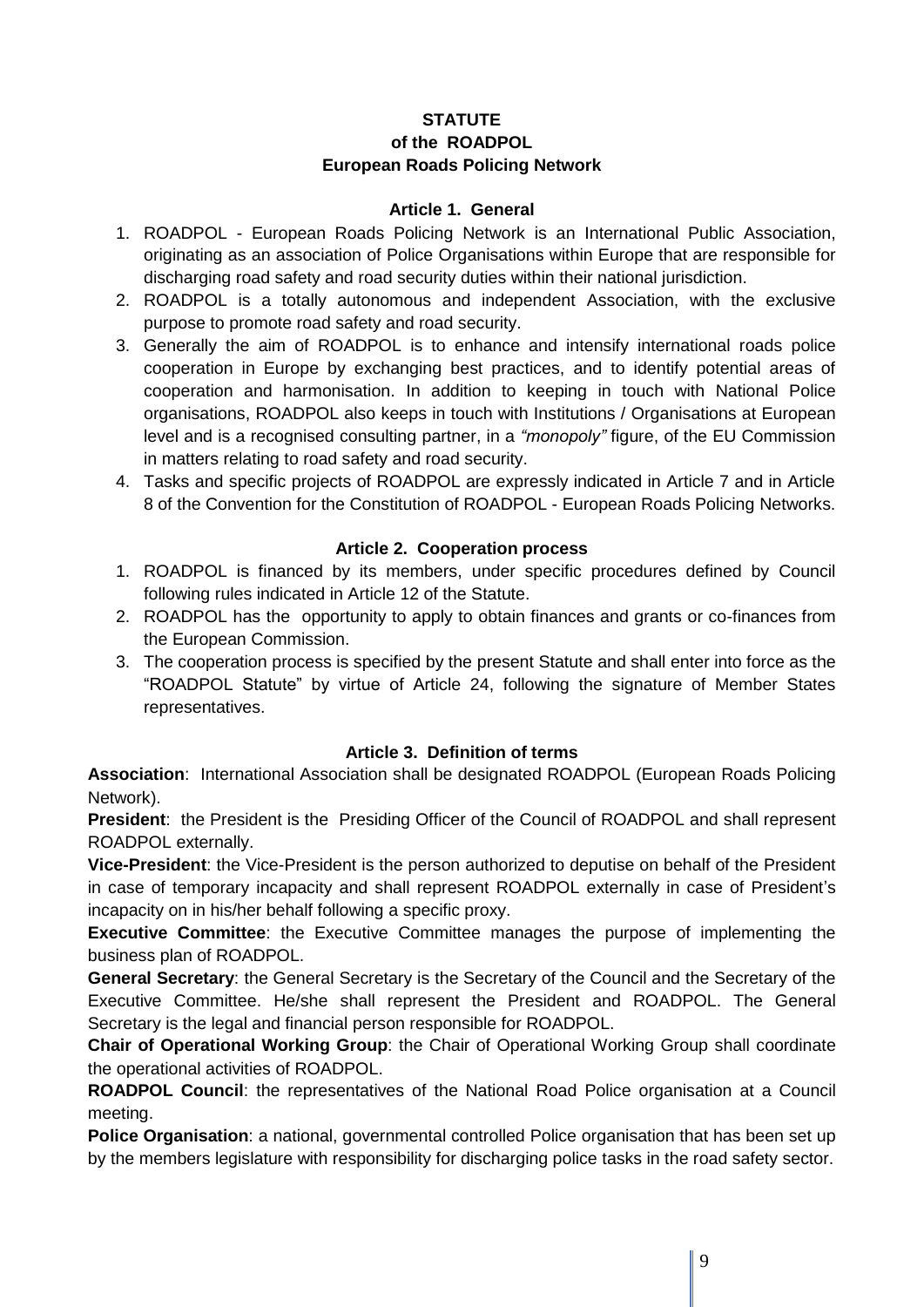**Law Enforcement**: shall refer to all activity aimed at preventing and combating crime. It includes, but is not limited to, the work of customs, police and border guards where that work falls under the ROADPOL mandate.

**Members**: Police Forces of States which are part of the Council of Europe or eligible to be part of it.

**Associated members**: Police Forces of States which are part of the geographical area of Europe but not eligible to be member of the Council of Europe.

**Observers**: Police Forces of States not eligible to be members or associate members, but that are members or eligible to be a member of the United Nations Organisation.

**Special Observers**: Police Forces of States having or able to have the status of *"observer"* to the United Nations Organisation.

# **Article 4. Membership**

- 1. ROADPOL membership is defined as in the Preamble and in Article 11 of the Convention.
- 2. If a membership fee has been defined, member State obtain the *"full membership"* and become eligible to vote and being electable only if fee related to the immediate previous year has been paid.
- 3. Members have the right to participate in ROADPOL's Council meetings, Operational Working Group, operational activities and information exchange, with full right of vote, in adherence to the principle *"one member, one vote*":
	- a) Countries with *full membership* are eligible to apply for the role of President.
	- b) Countries with *full membership* are eligible to apply for the role of Vice-President
	- c) Countries with *full membership* are eligible to apply for the role of General Secretary.
	- d) Countries with *full membership* are eligible to apply for the role of Chair of Operational Working Group.
	- e) Countries with *full membership* are eligible for membership of the Executive Committee.
- 4. Associate Members have the right to participate in ROADPOL's Council meetings, Working Groups, operational activities and information exchange, with no right of vote.
- 5. Observers and Special Observers have the right to participate in ROADPOL's conferences.

# **Article 5. ROADPOL Council**

- 1. ROADPOL Council shall consist of the official representatives of the respective Members who have signed the Convention and the present Statute and have status of Member State, and Associate Member.
- 2. The Council shall come together as the Council meeting.
- 3. Each Member of ROADPOL shall only have one vote in the Council.
- 4. ROADPOL President is the presiding officer of ROADPOL Council. In case of absence he/she can be substituted by Vice- President.
- 5. The Council will meet a minimum of two times per year.
- 6. One of the Council meetings shall be the Annual General Meeting.
- 7. The Council, in the Annual General Meeting, shall elect:
	- (a) ROADPOL President, using procedures expressly indicated in Article 7 (7);
	- (b) ROADPOL Vice-President, using procedures expressly indicated in Article 7 (7);
	- (c) ROADPOL General Secretary, using procedures expressly indicated in Article 7 (7);
	- (d) ROADPOL Executive Committee Members, using procedures expressly indicated in article 14.
- 8. The Council, in the Annual General Meeting, shall decide on:
	- (a) the admission of new members, associate members, observers and special observers;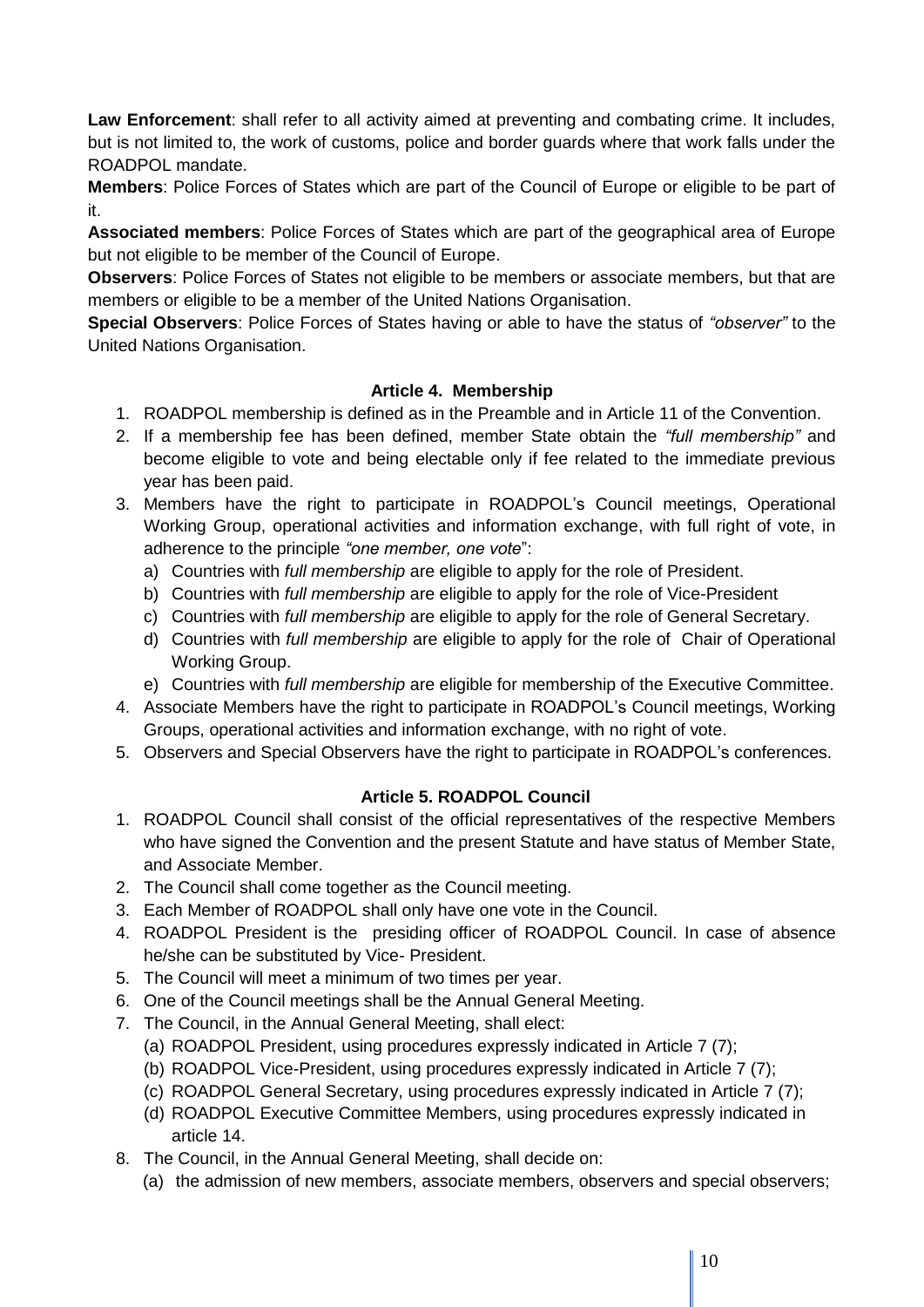- (b) the temporarily suspension of members, associate members, observers and special observers;
- (c) the dissolution of ROADPOL.

The Council, in the Annual General Meeting, shall take note of the withdrawal of a member, an associate member, an observer and a special observer.

- 9. The Council shall be responsible for:
	- (a) defining the goals, priorities and policies of the association;
	- (b) monitoring and controlling implementation and activities;
	- (c) adopting the work plan and Annual Report;
	- (d) determining scheduled plans and projects;
	- (e) consolidating and expanding the Association;
	- (f) employing and appointing working groups;
	- (g) set the strategic approach of the Association and inform the Operational Working Group of the operational direction it is required to undertake;
	- (h) delegate to the Executive Committee specific questions;
	- (i) approval of Annual Financial Report;
	- (j) for founding approval opportunities as submitted by General Secretary.
- 10. ROADPOL Council Member post is totally free of salary.
- 11. ROADPOL Council Members shall discharge their duties within Council at the expense of the respective National Police organisations or by themselves. Except where EU funding programme is in place and applicable or on the approval of the Executive Committee of the ROADPOL Network.

# **Article 6. Council Meetings.**

- 1. ROADPOL shall in each year hold a Council Meeting as its Annual General Meeting in addition to any other Council Meeting in that year, and not more than fifteen months shall elapse between the date of one Annual General Meeting of ROADPOL and that of the next.
- 2. The Annual General Meeting shall be held at such time and place, as the Executive Committee shall nominate.
- 3. The Executive Committee may whenever they think fit convene a Council Meeting.
- 4. 50% + 1 Members of ROADPOL shall also convene a Council Meeting, on such requisition.

# **Article 7. Proceedings and vote at Council Meetings**

- 1. Full membership entitles the Member State to vote in Council, Executive and Working Group meetings.
- 2. ROADPOL Council meetings will be held twice during a calendar year.
- 3. Generally ROADPOL Council meetings shall be hosted in rotation by the members.
- 4. Each member Country has one vote at the Council.
- 5. On a poll, votes may only be given personally. Poll is valid, when 50 % + 1 of the members are present and 50 % + 1 of the votes are in favour.
- 6. ROADPOL General Secretary, or in his / her absence ROADPOL President, shall chair the ROADPOL Council meeting as chairperson at Council meeting.
- 7. Council shall elect ROADPOL President, Vice President and General Secretary with following procedures:
	- (a) Only full members that are present at the voting can give their vote.
	- (b) A minimum of 50 % + 1 have to be present at the voting.
	- (c) First Vote: qualified majority of two thirds.
	- (d) Second Vote: 50 % + 1.
	- (e) Third Vote: candidate with the majority of votes.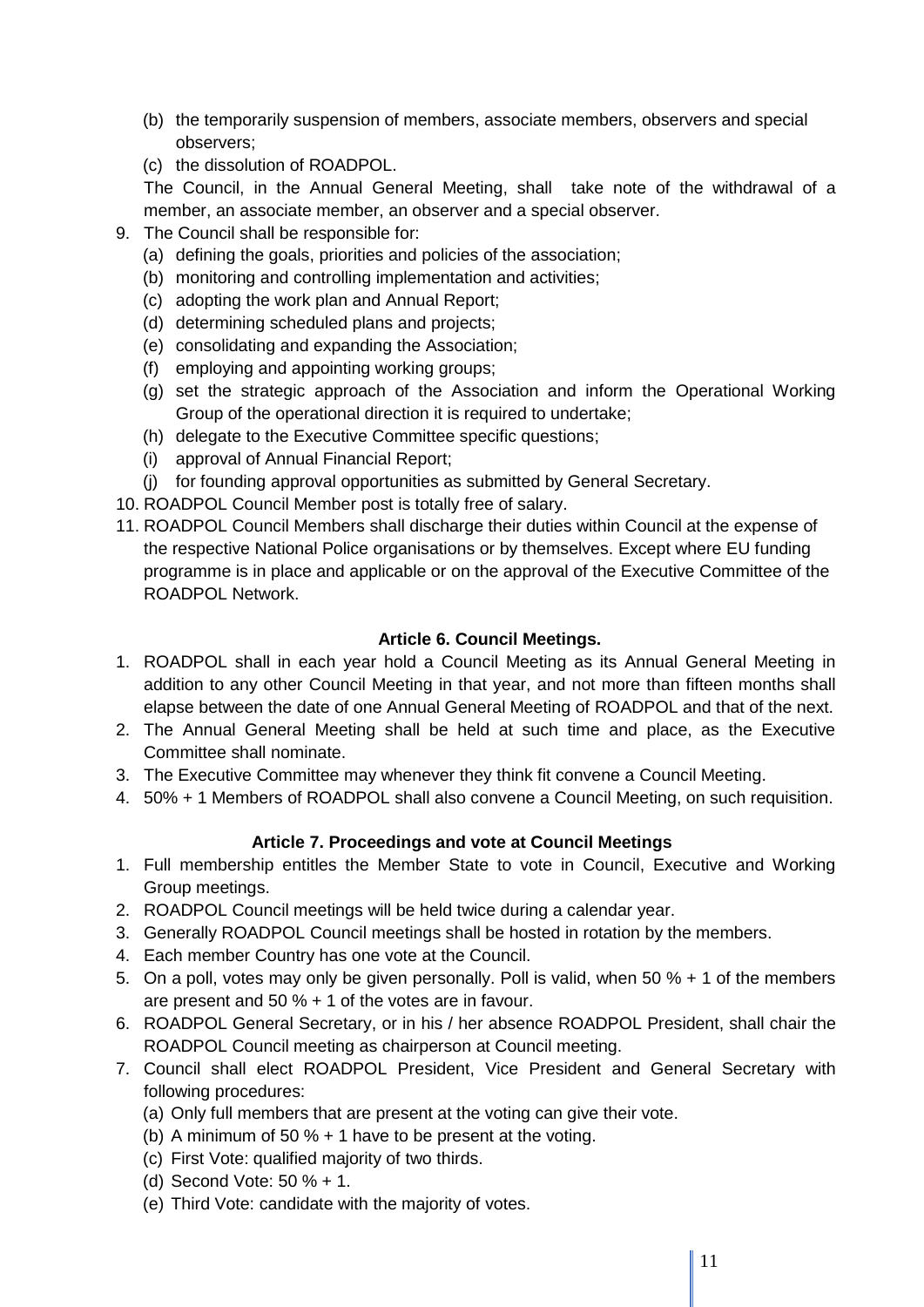- 8. If for the election of President, Vice-President and General Secretary nobody has been elected at the end of the tenth vote, the position remains vacant untill the next ROADPOL Council meeting and the current President or Vice-President or General Secretary, continues to attend the role in an "acting" position.
- 9. ROADPOL Council, on chairperson proposal, can decide to avoid vote for and elect President, Vice-President or General Secretary by unanimously declaring an election.
- 10. Votes for election of ROADPOL President, Vice-President or General Secretary, as well for any kind of vote on a personal matter will be a secret ballot.
- 11. Council shall admit ROADPOL new members, according to the article 11 of the Convention, with following procedures:
	- (a) only full members that are present at the voting can give their vote
	- (b) a minimum of 50  $%$  + 1 have to be present at the voting
	- (c) qualified majority of two thirds of members.
	- (d) the vote is by a show of hands.
	- (e) in case of tie, the chairperson at the moment of the vote will have the casting vote.
	- (f) upon request of 50% + 1 of those present, the vote shall be a secret ballot.
- 12. Votes on other matters on coming before the Council
	- (a) require the simple majority of 50%+1 of those present
	- (b) are on a show of hands
	- (c) in case of a tie the Council Meeting Chairperson at the moment of the vote will have the casting vote.
- 13. Minutes shall be kept for each ROADPOL Council meeting. The General Secretary is responsible for having the minutes recorded. If for any reason this is not possible, the member organisation in whose Country the Council meeting is being held shall take the minutes. The minutes will be circulated to Council within two weeks following the meeting.
- 14. All the results of votes must be reported in the official minutes.

## **Article 8. ROADPOL President**

- 1. Council shall elect ROADPOL President with procedures indicated on Article 7, point 7 of present Statute.
- 2. To be eligible, candidates must be member of the Executive Committee for at least two years.
- 3. ROADPOL President shall be elected for a one year term and is re-eligible for another year also consecutively.
- 4. ROADPOL President can serve for a maximum period of two year, also not consecutively.
- 5. The President shall be the Presiding Officer of ROADPOL.
- 6. The President shall be the ROADPOL's official representative externally and is responsible for the policy of the Association.
- 7. If the General Secretary is absent, or unable to, or under specific designation, the President shall chair a Council meeting.
- 8. ROADPOL President automatically becomes a member of the Executive Committee during the mandate.
- 9. ROADPOL President may be required to attend European Union, United Nations, other road safety related Organisations and stakeholder meetings.
- 10. ROADPOL President can organise and manage, in his/her own Country, a Presidential Office during the mandate time (costs to be bourn by his/her Country).
- 11. Role of ROADPOL President is not compatible, during the mandate, with the role of Vice-President, General Secretary and Chair of Operational Working Group.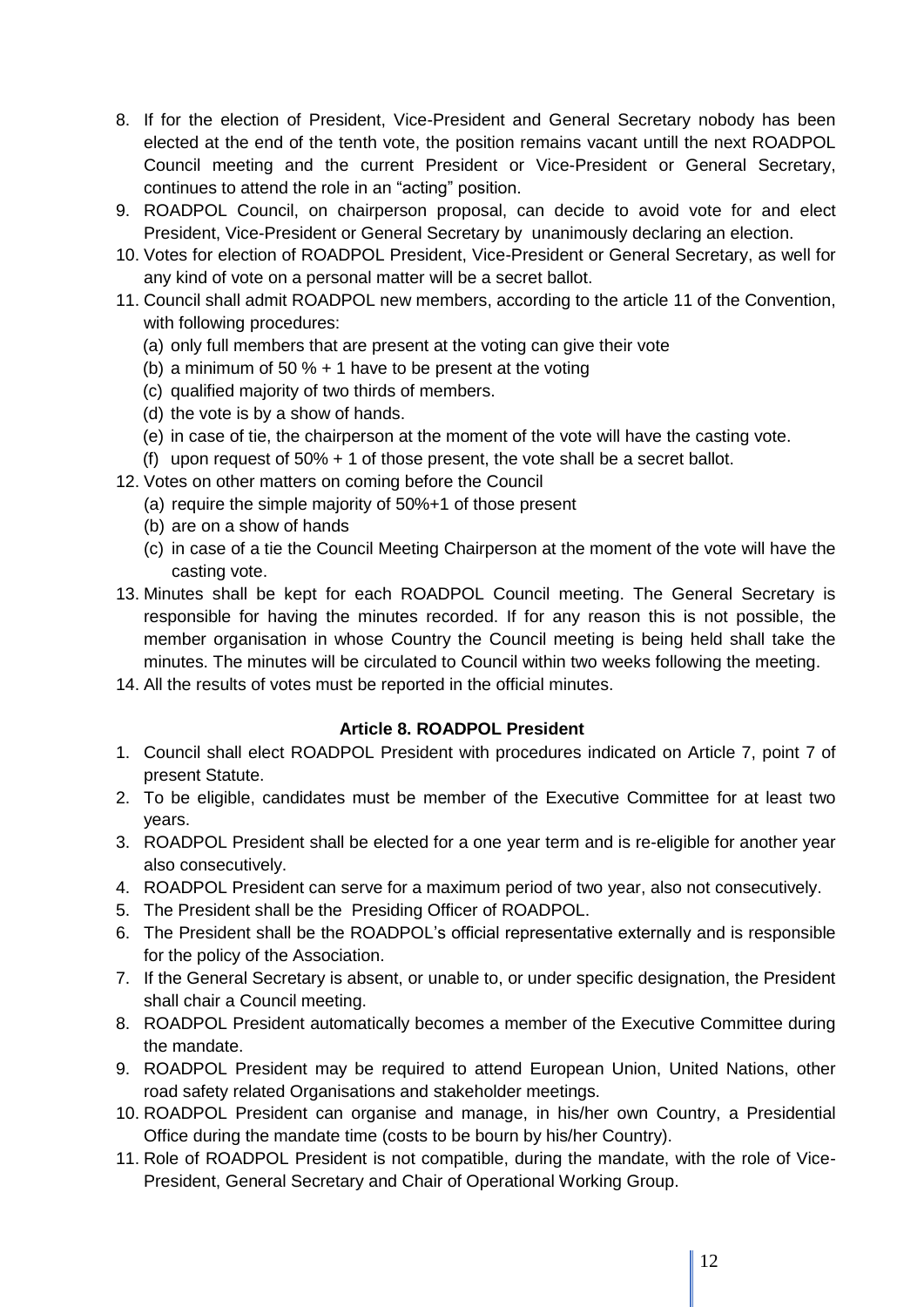- 12. If a member of the Executive Committee is elected to the role of ROADPOL President, his/her seat on the Executive Committee becomes vacant and a supplementary election for the Executive Committee must be held, but the role shall not be covered by the same state.
- 13. If the Vice-President, the General Secretary or the Chair of Operational Working Group is elected to the role of ROADPOL President, his/her role becomes vacant and a supplementary election must be held, but the role shall not be covered by the same state.
- 14. A ROADPOL President who serves for the maximum period of two years, also not consecutively, cannot be elected to the post of ROADPOL President thereafter.
- 15. A ROADPOL President who served for the maximum period of two years, also not consecutively, continues to be eligible for the post of ROADPOL Vice-President, General Secretary or Chair of Operational Working Group, according with specific rules and eligibility criteria for these posts.
- 16. A ROADPOL President who serves for the maximum period of two years, also not consecutively, is entitled to use the title of ROADPOL Past-President. The use of this title is automatically suspended if the ROADPOL Past-President held the position of Vice-President, General Secretary or Chief of Operational Working Group, during the mandate. The TISPOL Past-Presidents become ROADPOL Past-Presidents automatically as well ROADPOL recognizes previous TISPOL Awards as ROADPOL's ones.
- 17. ROADPOL President post is totally free of salary.

## **Article 9. ROADPOL Vice-President**

- 1. Council shall elect ROADPOL Vice-President with procedures indicates on Article 7, point 7, of present Statute.
- 2. To be eligible, candidates must be representatives of a full member State for at least two years.
- 3. ROADPOL Vice-President shall be elected for a one year term and is re-eligible for another year, also consecutively.
- 4. ROADPOL Vice-President can serve for a maximum period of two years, also not consecutively.
- 5. If the General Secretary and the President are absent, or unable to, or under specific designation, the Vice-President shall chair the Council meeting.
- 6. The Vice-President shall be the ROADPOL's official representative externally and responsible for the policy of the Association, if designated by the President or in the case of absence or temporary inability of the current President.
- 7. ROADPOL Vice-President automatically becomes a member of the Executive Committee during the mandate.
- 8. ROADPOL Vice-President may be required to attend European Union, United Nations, other road safety related Organisations and stakeholder meetings, if designated by the President or in case of absence or temporary inability of the current President.
- 9. ROADPOL Vice-President can organise and manage, in his/her own Country, a Vize-President Office (costs to be bourn by his/her term of office).
- 10. Role of ROADPOL Vice-President is not compatible, during the mandate, with the role of President, General Secretary and Chair of Operational Working Group.
- 11. If a member of the Executive Committee is elected to the role of ROADPOL Vice-President, his/her seat on the Executive Committee becomes vacant and a supplementary election for the Executive Committee must be held, but the role shall not be covered by the same state.
- 12. If the General Secretary or the Chair of Operational Working Group is elected to the role of ROADPOL Vice-President, his/her role became vacant and a supplementary election must be claimed, but the role shall not be covered by the same state.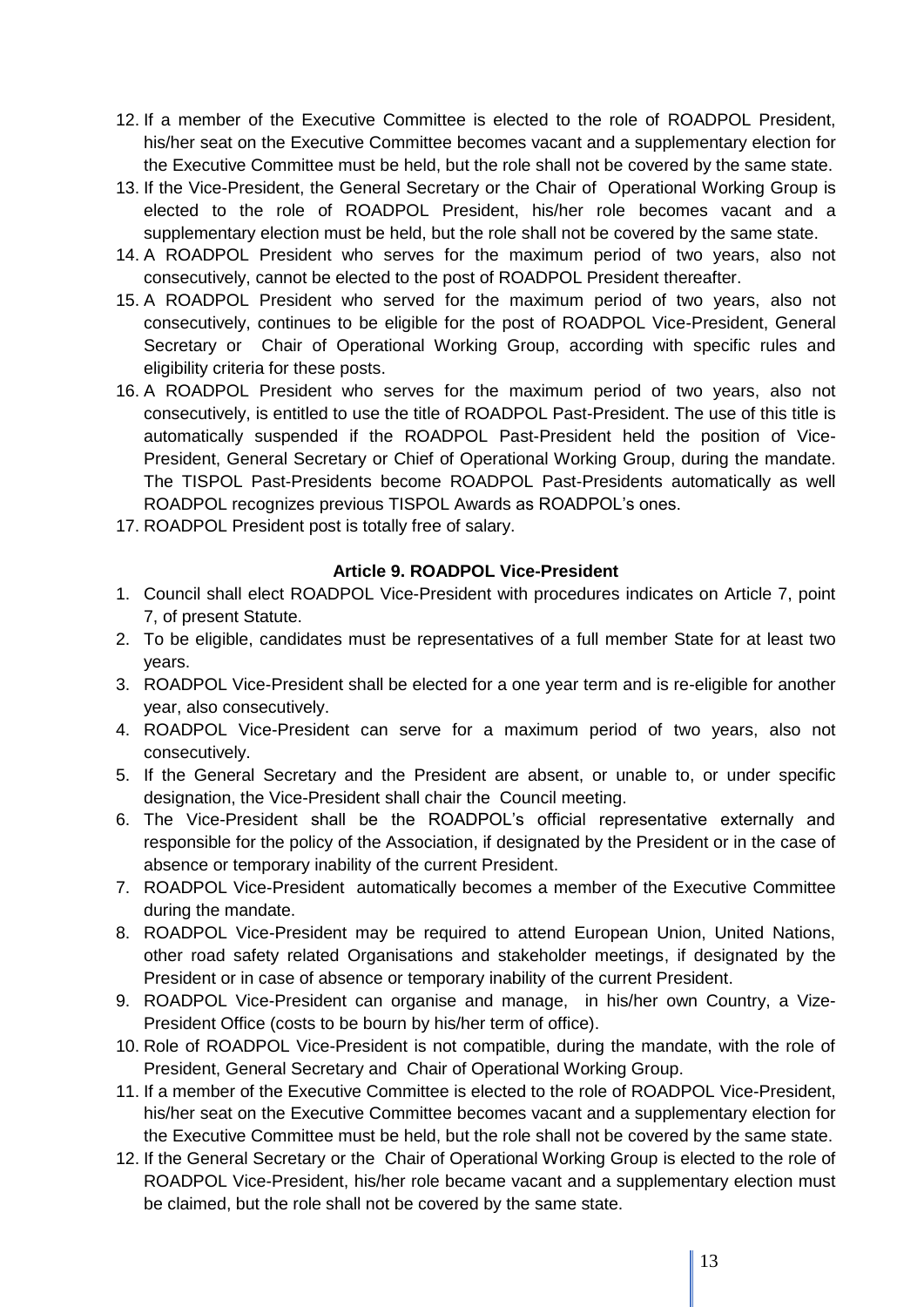- 13. A ROADPOL Vice President who served for the maximum period of two years, also not consecutively continues to be eligible for the post of ROADPOL President or General Secretary, according with specific rules and eligibility criteria for these posts.
- 14. ROADPOL Vice-President post is totally free of salary.

## **Article 10. ROADPOL General Secretariat**

- 1. ROADPOL General Secretariat, according to Article 5 of the Convention, is the official administrative center and address of the International Public Association.
- 2. The ROADPOL General Secretariat is temporarily hosted in the City of the member State, that provides the General Secretary, under his or her postal address.
- 3. ROADPOL General Secretariat is required to record and store all the official documents and data concerning the International Public Association, during the course of their tenure in office.
- 4. ROADPOL General Secretariat is managed by the local ROADPOL Office of the hosting Country*.*

## **Article 11. ROADPOL General Secretary**

- 1. A General Secretary shall be appointed by the Council to run the day-to-day business of the organisation.
- 2. The General Secretary as the Chair of the Council meeting shall be responsible for coordinating the meeting of the Council.
- 3. The General Secretary shall manage ROADPOL together with the other members of the Executive Committee.
- 4. The General Secretary shall be a member of the Executive Committee.
- 5. General Secretary's job description and tasks will be determined and regulated by the Council with further, separate regulation, to adopt by ROADPOL Council within 3 months from the registration of ROADPOL Statute.
- 6. Council shall elect ROADPOL General Secretary with procedures indicated on Article 7, point 7, of present Statute.
- 7. To be eligible, candidates must be members of the Executive Committee for at least two years.
- 8. In case of absence of candidates, ROADPOL President, with the endorsement of the Executive Committee, can propose to vote on the possible admission of an external independent General Secretary.
- 9. ROADPOL General Secretary shall be elected for a two year term and is re-eligible also consecutively.
- 10. ROADPOL General Secretary can serve for a maximum period of a six years, also not consecutively.
- 11. Role of ROADPOL General Secretary is not compatible, during the mandate, with the role of President, Vice-President or Chair of Operational Working Group.
- 12. If a member of the Executive Committee is elected to the role of ROADPOL General Secretary, his/her seat on the Executive Committee becomes vacant and a supplementary election for the Executive Committee must be held, but the role shall not be covered by the same state.
- 13. If the Vice-President or the Chair of Operational Working Group is elected to the role of ROADPOL General Secretary, his/her role becomes vacant and a supplementary election must be held, but the role shall not be covered by a same state.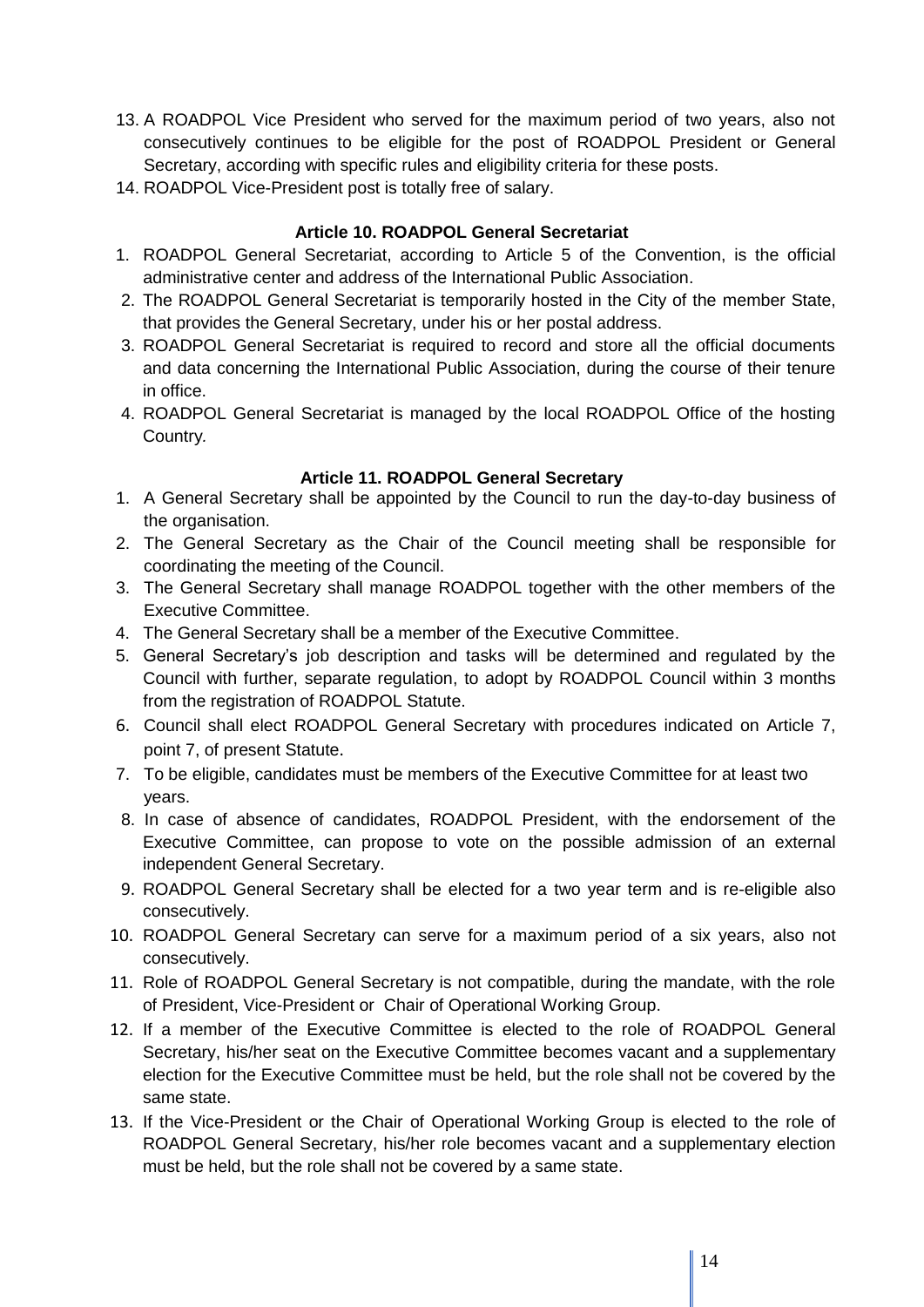- 14. A ROADPOL General Secretary who served for the maximum period of six years, also not consecutively, cannot be elected to the post of ROADPOL General Secretary any more.
- 15. A ROADPOL General Secretary who served for the maximum period of six years, also not consecutively, continues to be eligible for the post of ROADPOL President, Vice-President or Chair of Operational Working Group, according with specific rules and eligibility criteria for these posts.

## **Article 12. ROADPOL Finance, account ad audit**

- 1. ROADPOL shall in principle be self-financing or co-financing where ever feasible. Normally there shall be no budget.
- 2. Members shall pay fees to ROADPOL if determined by the Council and with the amount and rules approved yearly by the Council.
- 3. Association fees must be determined annually at the Council Annual General Meeting, on proposal of General Secretary endorsed by the Executive Committee.
- 4. A bank account shall be opened in the name of ROADPOL. All membership fees, expenses and business costs shall be paid to and from this account.
- 5. Membership fees will be used to meet the running costs of ROADPOL.
- 6. Costs of meeting rooms will be funded from ROADPOL funds.
- 7. ROADPOL funds will pay for accountancy and audit fees as appropriate.
- 8. ROADPOL can decide to pay for reasonable costs of President, Vice-President, General Secretary or Chair of Operational Working Group to attend key stakeholder meetings. Final decision rests with the Council on the proposal of the General Secretary.
- 9. ROADPOL funds the annual running costs of the ROADPOL website and media coverage.
- 10. ROADPOL will pay for insurance premiums as required.
- 11. ROADPOL shall maintain, with a well-established and reputable insurer, adequate insurance against all risks usually insured against by a network carrying on the same or a similar type business.
- 12. ROADPOL carries on and conducts its business and affairs in a proper and efficient manner and for its own benefit.
- 13. All business of ROADPOL other than routine, day-to-day business and any business relating to the implementation of the Business Plan shall be undertaken and transacted by the Council.
- 14. ROADPOL business shall be carried on pursuant to policies laid down from time to time by the members of the Council.
- 15. ROADPOL shall keep a book of accounts and therein make true and complete entries of all its dealings and transactions of and in relation to its business.
- 16. All travel and financial accommodation expenses incurred by members, associated members. observers and special observers attending Council meetings or other activities/meetings shall be borne by themselves. In case of external funding the costs of the members can be covered.
- 17. ROADPOL shall endeavour to appropriate a financial budget, or if necessary, an externally acquired budget. ROADPOL shall apply for EU funding, co-funding and all other grants available.
- 18. All ROADPOL members, associate members, observers and special observers shall discharge their duties within ROADPOL at the expense of the respective National Police organisations or by themselves.
- 19. Members who have withdrawn from ROADPOL are responsible for financial responsibilities resulting from ROADPOL activities carried out when they were members. The withdrawing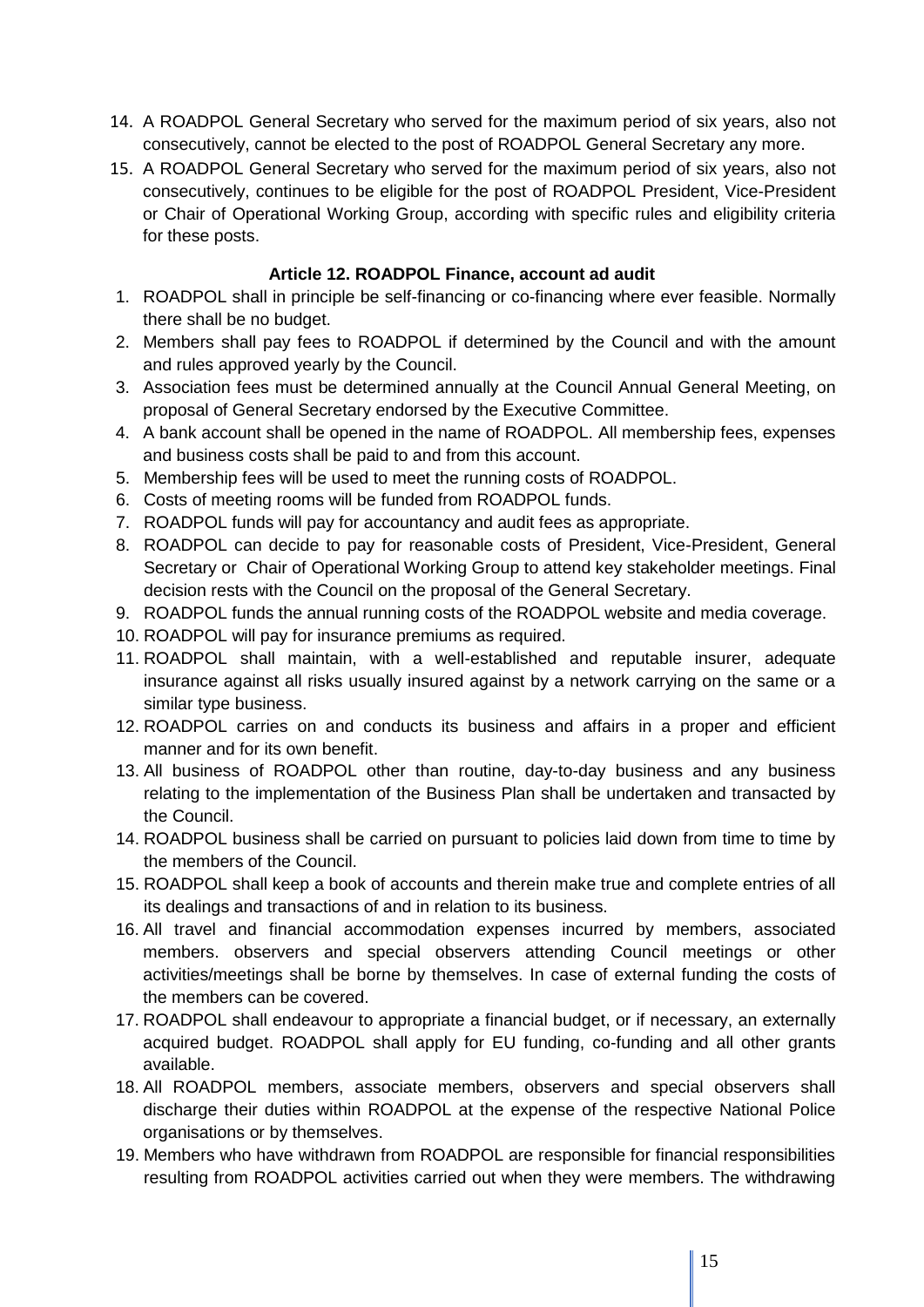member is obliged to repay the debts relating to their previous financial commitments, within the financing of ROADPOL itself.

- 20. The ROADPOL General Secretary shall cause financial accounting records to be kept.
- 21. The accounting records shall be kept at the ROADPOL General Secretariat, or at such other place or places as the Executive Committee shall think fit, and shall always be open to the inspection of the full members of the Council.
- 22. Subject to any reasonable restriction as to the time and manner of inspecting same, the ROADPOL accounts and books or any of them shall be open to the inspection of the Council members.
- 23. The General Secretary shall cause to be prepared and to be laid before ROADPOL in Council meeting such income and expenditure accounts and balance sheets and reports as are required.
- 24. Full accounts shall be prepared and must be placed before the Council at the Annual General Meeting and an independent and qualified person will prepare these such audited accounts.
- 25. An audit of ROADPOL finances will be undertaken annually and an audit certificate shall be obtained. This will be undertaken by an independent and qualified person/company and expenses must be covered by ROADPOL funds.

## **Article 13. ROADPOL Executive Committee**

- 1. ROADPOL will establish an Executive Committee.
- 2. ROADPOL Executive Committee shall be responsible for the organisation and all of the Association's affairs. The Executive Committee shall draw up a work plan and an annual review and shall convene the Council Meeting.
- 3. ROADPOL Executive Committee is comprised of:
	- (a) ROADPOL President;
	- (b) ROADPOL Vice-President;
	- (c) ROADPOL General Secretary;
	- (d) ROADPOL Chair of Operational Working Group;
	- (e) elected members in the number and with the rules and procedures that will be determined by the ROADPOL Council with a separate regulation to be adopted within 3 months from the registration of the present Statute.
- 4. Within 3 months from the adoption of this Statute the ROADPOL Council must adopt a specific regulation contents number of seats, job description, tasks and responsibilities for ROADPOL Executive Committee members.
- 5. Within 3 months from the adoption of the present Statute the ROADPOL Council must adopt a specific regulation regarding rules for ROADPOL Executive Committee.
- 6. The Executive Committee mandate is annual for elected members. There are no limits for re-election.
- 7. If an elected member of the Executive Committee is elected to the post of ROADPOL President, Vice-President, General Secretary or Chair of Operational Working Group during the mandate of the Executive Committee member, the seat becomes vacant and a supplementary election shall be convent.
- 8. If an elected member of the Executive Committee resigns during the mandate time, the seat remain vacant and a supplementary election shall be convened.
- 9. ROADPOL Executive Committee Member post is totally free of salary.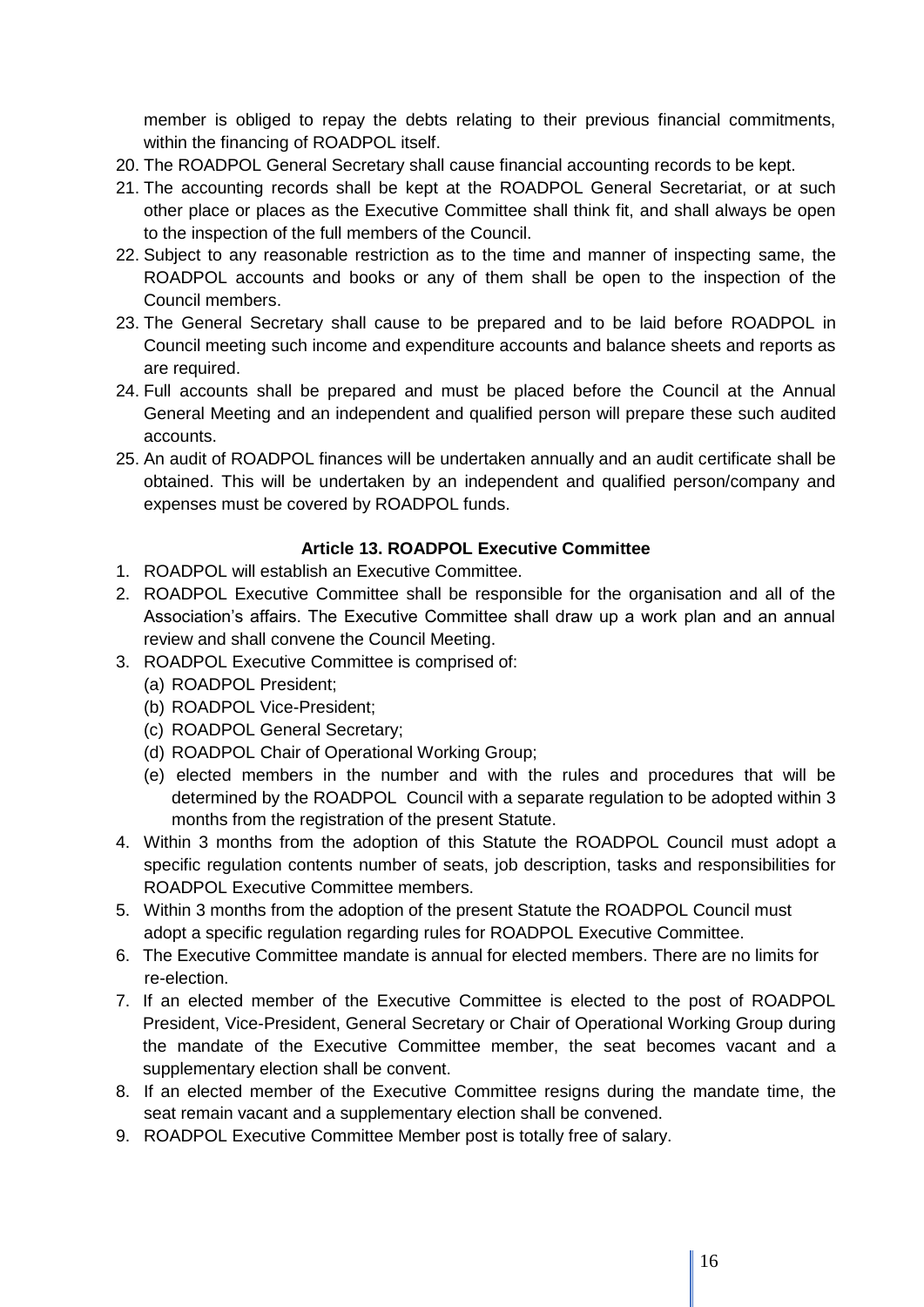# **Article 14. Proceedings and vote at Executive Committee Meetings**

- 1. ROADPOL President, Vice-President, General Secretary and Chair of Operational Working Group posts and elected membership entitles the member state to vote at the Executive Committee meetings.
- 2. ROADPOL Executive Committee meetings will be held at least twice during a calendar year.
- 3. Generally a ROADPOL Executive Committee meeting shall be hosted in rotation by the Executive Committee members state.
- 4. Each member of the Executive Committee has only one vote at Executive Committee meetings.
- 5. On a poll, votes may only be given personally. Poll is valid, when 50 % + 1 of the members are present.
- 6. ROADPOL President, or in his absence the Vice President (if any), shall preside as Chairperson at Executive Committee meetings.
- 7. Votes on competence of Executive Committee:
	- (a) require the simple majority of 50%+1 of those present;
	- (b) are on a show of hands;
	- (c) in case of vote on persons, the vote shall be a secret ballot;
	- (d) in the case of a tie the vote of ROADPOL President or of the temporary Chairperson shall be the casting vote.
- 8. Minutes shall be kept for each ROADPOL Executive Committee meeting. The General Secretary is responsible for having the Minutes recorded. If for any reason this is not possible, the member organisation in whose Country the Executive Committee meeting is being held shall take the minutes.
- 9. All the results of votes must be reported in the official minutes.

## **Article 15. ROADPOL Operational Working Group**

- 1. ROADPOL Operational Working Group shall perform the tasks they have been entrusted with, for instance:
	- (a) Developing prevention measures in a certain specialised area of road safety;
	- (b) Preparing and /or organising operational activities;
	- (c) Preparing and /or organising pilot projects.
- 2. ROADPOL Operational Working Group shall be made up of one member from each of the member states, with full right of participation in activities and vote.
- 3. In ROADPOL Operational Working Group can participate, as observers, also representative of associate members, observers and special observers, with no right of vote.
- 4. Each member State nominates one person to attend. It is possible to nominate a temporary replacement in case of absence of the nominated person. They are responsible for the costs of travel and accommodation expenses. Operational Working Group can agree to use specific IT systems to have meeting on video conference or similar.
- 5. ROADPOL will pay the costs of the meeting room and/or possible video-conference system.
- 6. ROADPOL Operational Working Group sets the operational calendar, which will be ratified by the Council Annual meeting. This will be in line with the strategic direction as agreed by the ROADPOL Council.
- 7. ROADPOL Operational Working Group full members shall elect a Chair of Operational Working Group. Chair of Operational Working Group must be a representative of a ROADPOL full member State.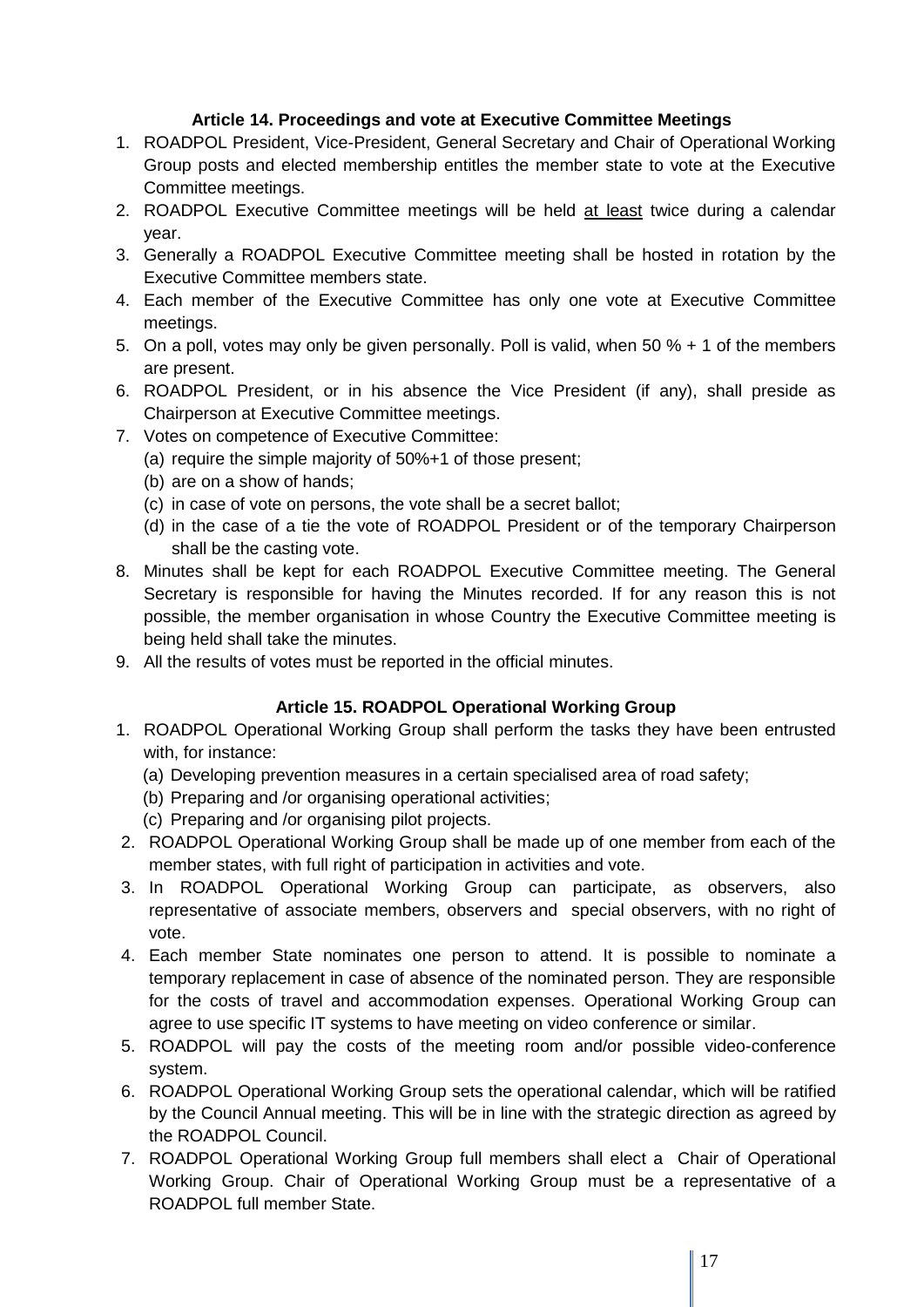8. The agenda of the Operational Working Group shall cover such topics as, High Risk, Roads Policing, Drugs and Alcohol, Operational Events, Tachographs and Technology and other emerging issues. It is for the members of the Operational Working Group to agree on how the group is organised. The Operational Working Group can be integrated with Tacho Web Group (TWG) and Technology Working Group (TechWG). This will then be presented to and ratified by the Council.

# **Article 16. Proceedings and vote at Operational Working Group Meetings**

- 1. ROADPOL Operational Working Group meetings will be held at least twice during a calendar year.
- 2. Generally ROADPOL Operational Working Group meetings shall be hosted in the same place as the Council meeting.
- 3. Each member has only one vote at the Operational Working Group.
- 4. ROADPOL Chair of Operational Working Group shall preside as Chairperson at Operational Working Group meeting.
- 5. On a poll, votes may be given only personally. Poll is valid, when 50 % + 1 of the members are present.
- 6. Votes on competence of Operational Working Group:
	- (a) require the simple majority of 50%+1 of those present;
	- (b) are on a show of hands;
	- (c) in case of vote on persons, the vote shall be secret;
	- (d) in case of a tie decides, eventually, the vote of ROADPOL Chair of Operational Working Group.
- 7. Minutes shall be kept on each meeting of the ROADPOL Operational Working Group, the Technology Working Group and the Tacho Web Group. The respective Secretary of each working group is responsible for taking the Minutes. If for any reason this is not possible, the member organization in whose Country the meeting is being held shall take the minutes. The minutes will be circulated to all Working Groups within two weeks after the meeting.
- 8. All the results of votes must be reported in the official minutes.

# **Article 17. ROADPOL Chair of Operational Working Group**

- 1. ROADPOL Operational Working Group full members shall elect a Chair of Operational Working Group.
- 2. Chair of Operational Working Group must be a representative of a ROADPOL full member State. To be eligible, candidates must be representatives of a full member State for at least two years.
- 3. Operational Working Group shall elect ROADPOL Chair of Operational Working Group with following procedures:
	- a) Only full members that are present at the voting can give their vote.
	- b) A minimum of 50 % + 1 have to be present at the voting.
	- c) First Vote: qualified majority of two thirds.
	- d) Second Vote: 50 % + 1.
	- e) Third Vote: candidate with Majority of votes.
- 4. ROADPOL Chair of Operational Working Group shall be elected for a two years term and is re-eligible also consecutively.
- 5. ROADPOL Chair of Operational Working Group can serve for a maximum period of six years, also not consecutively.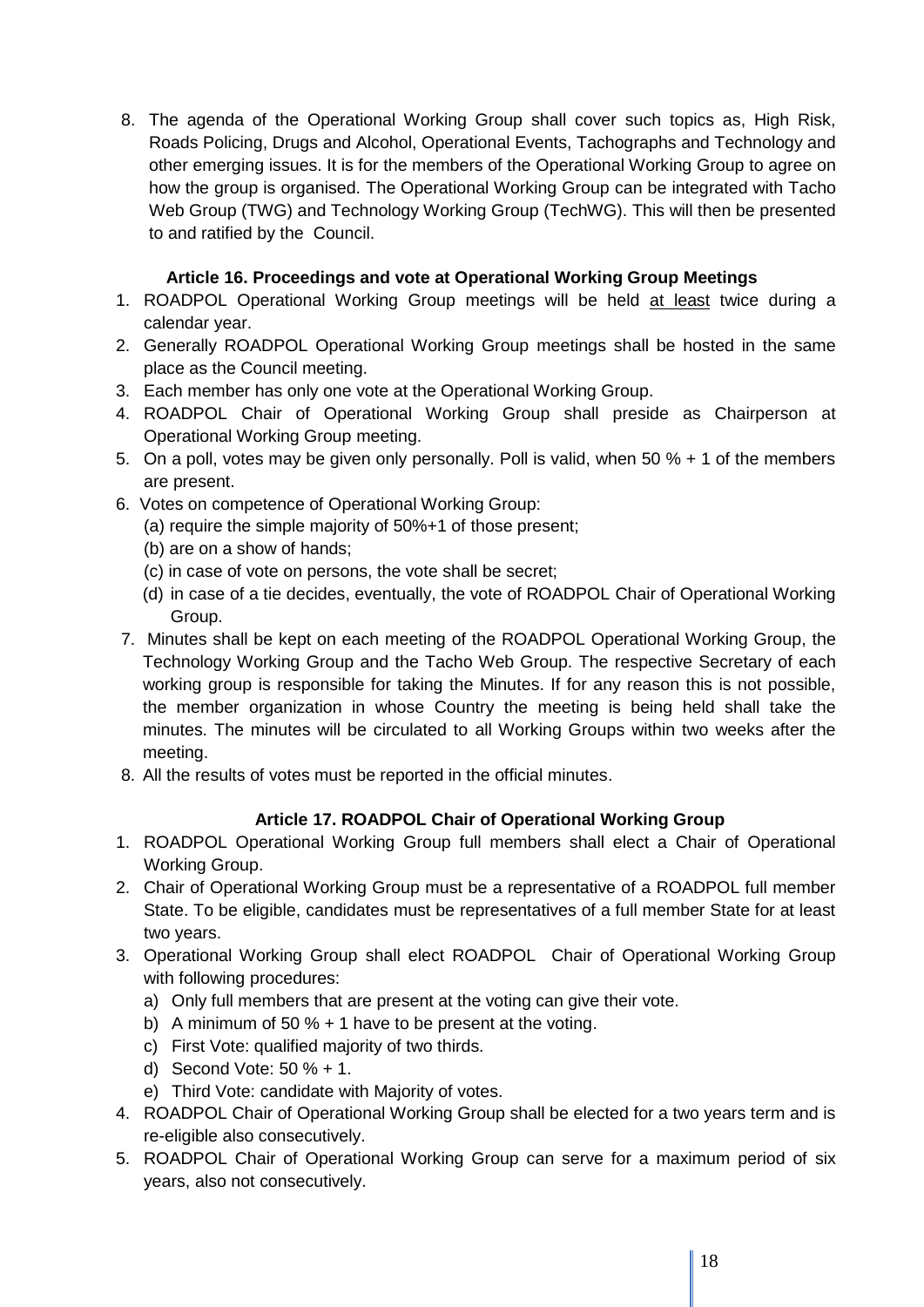- 6. ROADPOL Chair of Operational Working Group has the mandate to manage all the operational activities of the Association and to report at least twice per year to the Council.
- 7. ROADPOL Chair of Operational Working Group automatically becomes a member of the Executive Committee during the mandate.
- 8. ROADPOL Chair of Operational Working Group may be required to attend European Union, United Nations, other road safety related Organisations and stakeholder meetings.
- 9. Role of ROADPOL Chair of Operational Working Group is not compatible, during the mandate, with the role of President, Vice-President and General Secretary.
- 10. If a member of the Executive Committee is elected to the role of ROADPOL Chair of Operational Working Group, his/her seat into the Executive Committee becomes vacant and a supplementary election for the Executive Committee must be held, but the role will not be covered by the same state.
- 11. If the President, the Vice-President or the General Secretary is elected to the role of ROADPOL Chair of Operational Working Group, his/her role becomes vacant and a supplementary election must be held, but the role will not be covered by the same state.
- 12. ROADPOL Chair of Operational Working Group post is totally free of salary.

## **Article 18. ROADPOL Operational Office**

- 1. The ROADPOL Operational Office is temporarily hosted in the country of the Chair of the Operational Working Group.
- 2. ROADPOL Operational Office is required to record and store all the official documents and data concerning the operational activity of the group.
- 3. ROADPOL Operational Office is managed by the local ROADPOL Office of the hosting Country.
- 4. ROADPOL shall agree a Headquarters agreement with the Operational Office Host Country.
- 5. The Operational Office host the Operational Working Group Secretary, directly nominated by the ROADPOL Chair of Operational Working Group.

# **Article 19. ROADPOL Business.**

- 1. Except where the members may otherwise agree in writing or save as otherwise provided or contemplated in these articles the members of the Executive Committee shall exercise their powers in relation to the network so as to ensure the business of ROADPOL is conducted in accordance with this constitution.
- 2. ROADPOL carries on and conducts its business and affairs in a proper and efficient manner and for its own benefit.
- 3. All business of ROADPOL other than routine, day-to-day business and any business relating to the implementation of the Business Plan shall be undertaken and transacted by the members at the Council Meetings.
- 4. The business of ROADPOL shall be carried on pursuant to policies laid down from time to time by the members of Council.
- 5. ROADPOL shall retain, with a well-established and reputable insurer to provide adequate insurance against all risks usually insured against by a network carrying on the same or a similar business.
- 6. ROADPOL shall keep a book of accounts and therein make true and complete entries of all its dealings and transactions of and in relation to its business. The General Secretary is the only legal person responsible for the financial management of ROADPOL.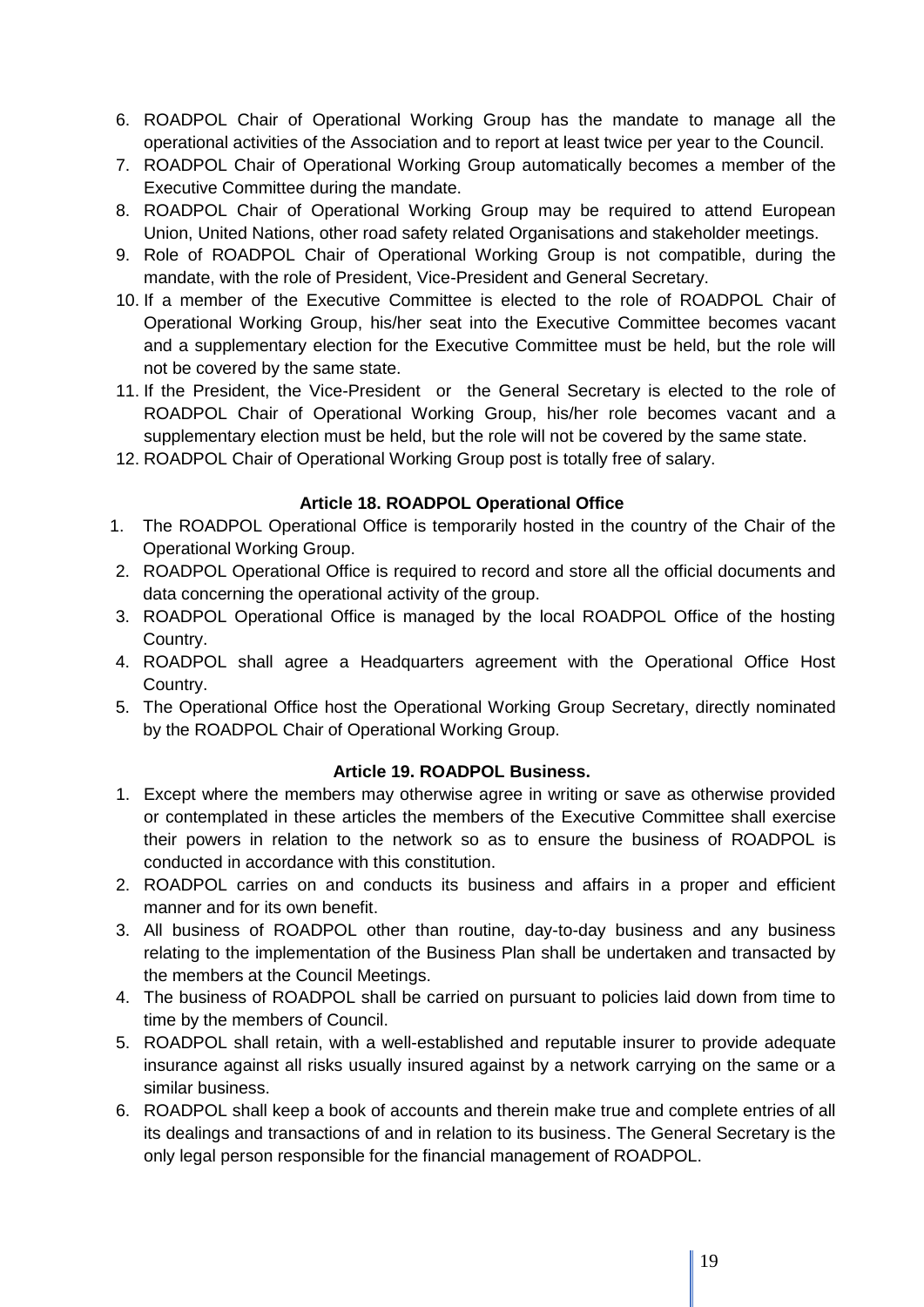# **Article 20. Strategy, co-ordination and planning**

- 1. ROADPOL shall develop and agree upon a 3-year strategy starting with 2021 2023.
- 2. An annual report will be published.
- 3. Co-ordination and planning will be the responsibility of the General Secretary at the direction of the President, Executive Committee and Council.

## **Article 21. Working language**

- 1. For practical reasons the working language of ROADPOL will be English.
- 2. Member States may bring interpreters at their own expense.

## **Article 22. Documentation.**

- 1. The General Secretariat may cause all or any books, minutes, registers, instruments, contracts, notices, records or other information or any thereof statutorily or otherwise required to be registered or recorded by the network.
- 2. The General Secretariat may determine in bound books or by some other means so long as the recording is capable of being reproduced in legible form and adequate precautions are taken for guarding against falsification and any reference in the articles to books or registers or other documentary record shall be deemed to include such other means as aforesaid.

## **Article 23. Opening clause**

- 1. In the event of unforeseen circumstances that are not included in ROADPOL's Convention and Statute, Executive Committee shall decide on how to proceed.
- 2. If it is not possible to await a decision by the Council meeting, Executive Committee shall decide.
- 3. If it is not possible to await a decision by Executive Committee, the President shall decide.
- 4. These decisions shall be presented at the next Council meeting and shall be approved retrospectively.

## **Article 24. Entry in force**

- 1. Present ROADPOL Statute enters in to force on the  $26<sup>th</sup>$  of September 2019 upon the approval at the Annual Council Meeting held in Dublin (Ireland) on 25<sup>th</sup> of September 2019.
- 2. Unill the election of new ROADPOL Statutory Bodies, the last TISPOL Statutory Bodies will continue to operate as ROADAPOL in an acting capacity.

Signed in Dublin (Ireland) on date 26<sup>th</sup> of September 2019

**Austria** 

on behalf of the Federal Ministry of Interior

\_\_\_\_\_\_\_\_\_\_\_\_\_\_\_\_\_\_\_\_\_\_\_\_\_\_\_\_\_\_\_\_\_\_\_\_\_\_\_\_\_

**Belgium** 

on behalf of the Belgian Federal Highway Police

\_\_\_\_\_\_\_\_\_\_\_\_\_\_\_\_\_\_\_\_\_\_\_\_\_\_\_\_\_\_\_\_\_\_\_\_\_\_\_\_\_\_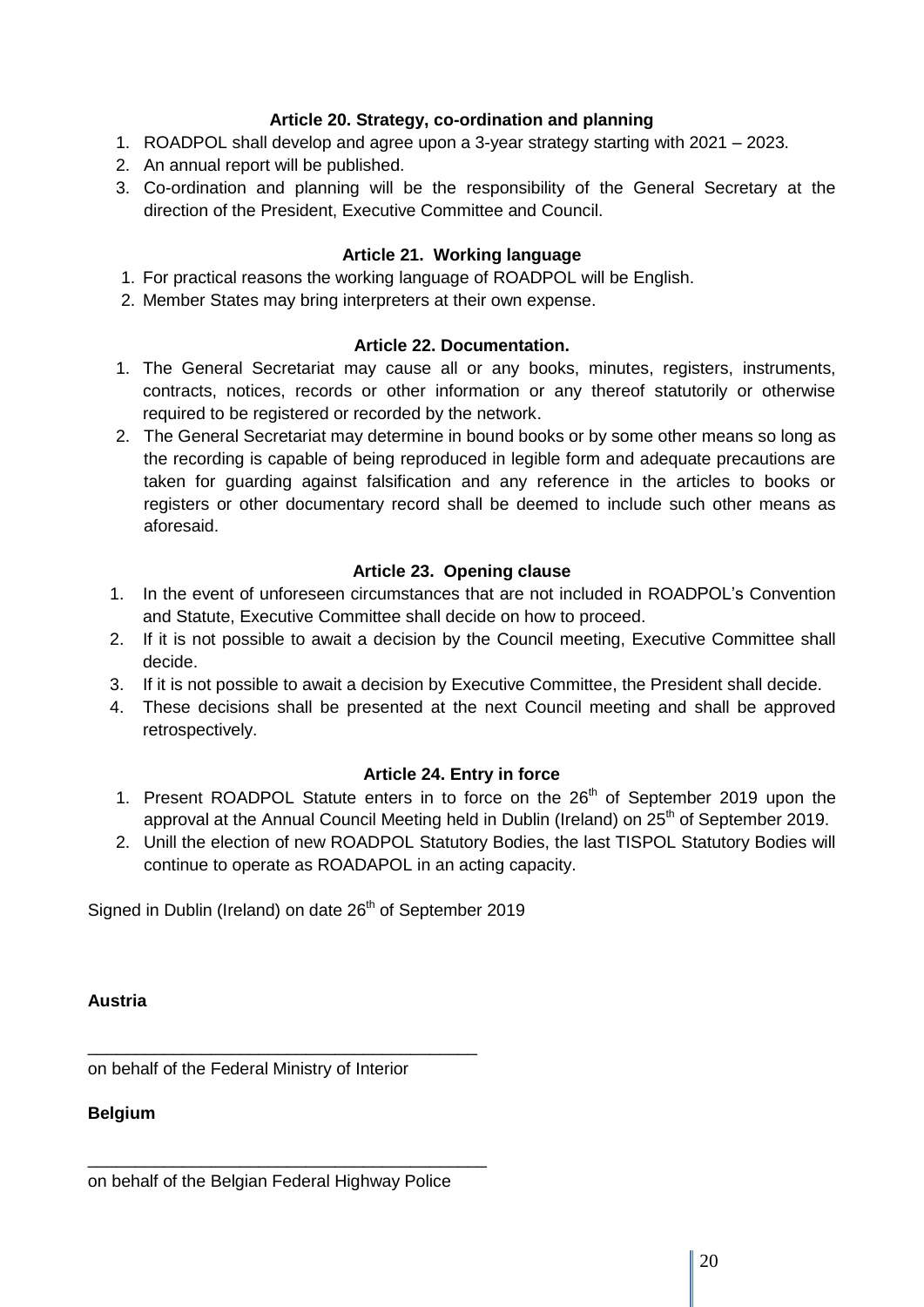# **Bulgaria**

on behalf of the Chief Directorate Public Order and Security Police

## **Croatia**

on behalf of the Ministry of Interior, Road Safety Service

\_\_\_\_\_\_\_\_\_\_\_\_\_\_\_\_\_\_\_\_\_\_\_\_\_\_\_\_\_\_\_\_\_\_\_\_\_\_\_\_\_

\_\_\_\_\_\_\_\_\_\_\_\_\_\_\_\_\_\_\_\_\_\_\_\_\_\_\_\_\_\_\_\_\_\_\_\_\_\_\_\_\_

\_\_\_\_\_\_\_\_\_\_\_\_\_\_\_\_\_\_\_\_\_\_\_\_\_\_\_\_\_\_\_\_\_\_\_\_\_\_\_\_\_

\_\_\_\_\_\_\_\_\_\_\_\_\_\_\_\_\_\_\_\_\_\_\_\_\_\_\_\_\_\_\_\_\_\_\_\_\_\_\_\_\_

\_\_\_\_\_\_\_\_\_\_\_\_\_\_\_\_\_\_\_\_\_\_\_\_\_\_\_\_\_\_\_\_\_\_\_\_\_\_\_\_\_

\_\_\_\_\_\_\_\_\_\_\_\_\_\_\_\_\_\_\_\_\_\_\_\_\_\_\_\_\_\_\_\_\_\_\_\_\_\_\_\_\_\_

\_\_\_\_\_\_\_\_\_\_\_\_\_\_\_\_\_\_\_\_\_\_\_\_\_\_\_\_\_\_\_\_\_\_\_\_\_\_\_\_\_

\_\_\_\_\_\_\_\_\_\_\_\_\_\_\_\_\_\_\_\_\_\_\_\_\_\_\_\_\_\_\_\_\_\_\_\_\_\_\_\_\_\_

\_\_\_\_\_\_\_\_\_\_\_\_\_\_\_\_\_\_\_\_\_\_\_\_\_\_\_\_\_\_\_\_\_\_\_\_\_\_\_\_\_

## **Cyprus**

on behalf of the Cyprus Police

# **Czech Republic**

on behalf of the Traffic Police Directorate of the Police Presidium

#### **Denmark**

on behalf of the Danish Police **Estonia** 

on behalf of the Estonian Police and Border Guard Board

# **Finland**

on behalf of the National Traffic Police

## **France**

on behalf of the Gendarmerie Nationale

#### **Germany**

on behalf of the Ministry of Interior/ (MDI RP)

## **Hungary**

on behalf of the National Police Headquarters

\_\_\_\_\_\_\_\_\_\_\_\_\_\_\_\_\_\_\_\_\_\_\_\_\_\_\_\_\_\_\_\_\_\_\_\_\_\_\_\_\_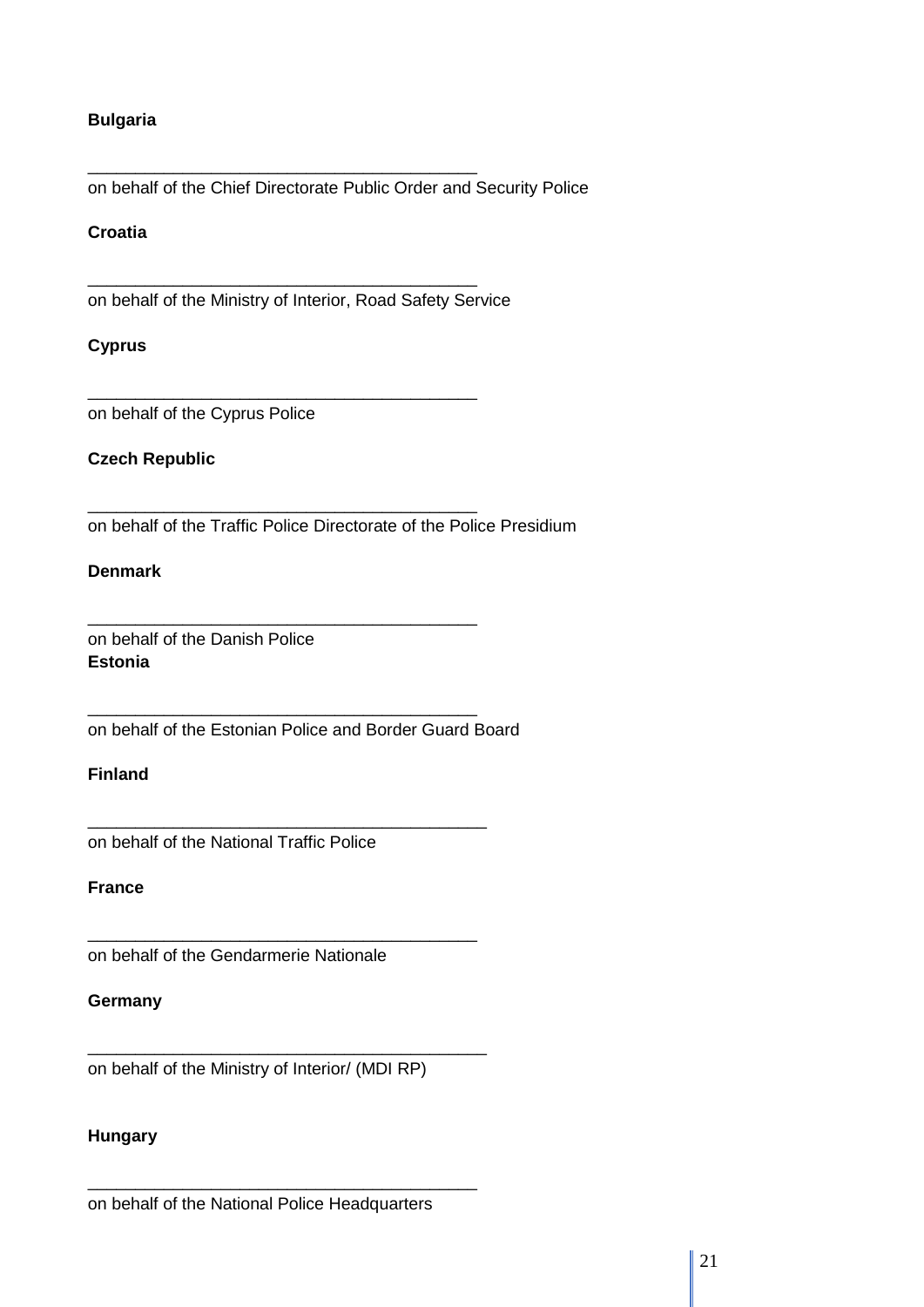## **Ireland**

on behalf of the An Garda Siochana

\_\_\_\_\_\_\_\_\_\_\_\_\_\_\_\_\_\_\_\_\_\_\_\_\_\_\_\_\_\_\_\_\_\_\_\_\_\_\_\_\_

\_\_\_\_\_\_\_\_\_\_\_\_\_\_\_\_\_\_\_\_\_\_\_\_\_\_\_\_\_\_\_\_\_\_\_\_\_\_\_\_\_

#### **Italy**

on behalf of the Ministry of Interior – department of Public Security

## **Latvia**

on behalf of the Ministry of Interior - State Police **Lithuania** 

\_\_\_\_\_\_\_\_\_\_\_\_\_\_\_\_\_\_\_\_\_\_\_\_\_\_\_\_\_\_\_\_\_\_\_\_\_\_\_\_\_\_

\_\_\_\_\_\_\_\_\_\_\_\_\_\_\_\_\_\_\_\_\_\_\_\_\_\_\_\_\_\_\_\_\_\_\_\_\_\_\_\_\_ on behalf of the Lithuanian Traffic Police Service

# **Luxembourg**

on behalf of the Police Grand-Ducale **Malta** 

\_\_\_\_\_\_\_\_\_\_\_\_\_\_\_\_\_\_\_\_\_\_\_\_\_\_\_\_\_\_\_\_\_\_\_\_\_\_\_\_\_ on behalf of the Police Force, General Headquarters

\_\_\_\_\_\_\_\_\_\_\_\_\_\_\_\_\_\_\_\_\_\_\_\_\_\_\_\_\_\_\_\_\_\_\_\_\_\_\_\_\_

\_\_\_\_\_\_\_\_\_\_\_\_\_\_\_\_\_\_\_\_\_\_\_\_\_\_\_\_\_\_\_\_\_\_\_\_\_\_\_\_\_

\_\_\_\_\_\_\_\_\_\_\_\_\_\_\_\_\_\_\_\_\_\_\_\_\_\_\_\_\_\_\_\_\_\_\_\_\_\_\_\_\_

## **Norway**

on behalf of the Norwegian Police Force

## **Poland**

on behalf of the National Police Headquarters, Prevention and Traffic Bureau

## **Romania**

\_\_\_\_\_\_\_\_\_\_\_\_\_\_\_\_\_\_\_\_\_\_\_\_\_\_\_\_\_\_\_\_\_\_\_\_\_\_\_\_\_ on behalf of the Romanian Traffic Police Directorate

\_\_\_\_\_\_\_\_\_\_\_\_\_\_\_\_\_\_\_\_\_\_\_\_\_\_\_\_\_\_\_\_\_\_\_\_\_\_\_\_\_

# **Serbia**

on behalf of the Serbian Police